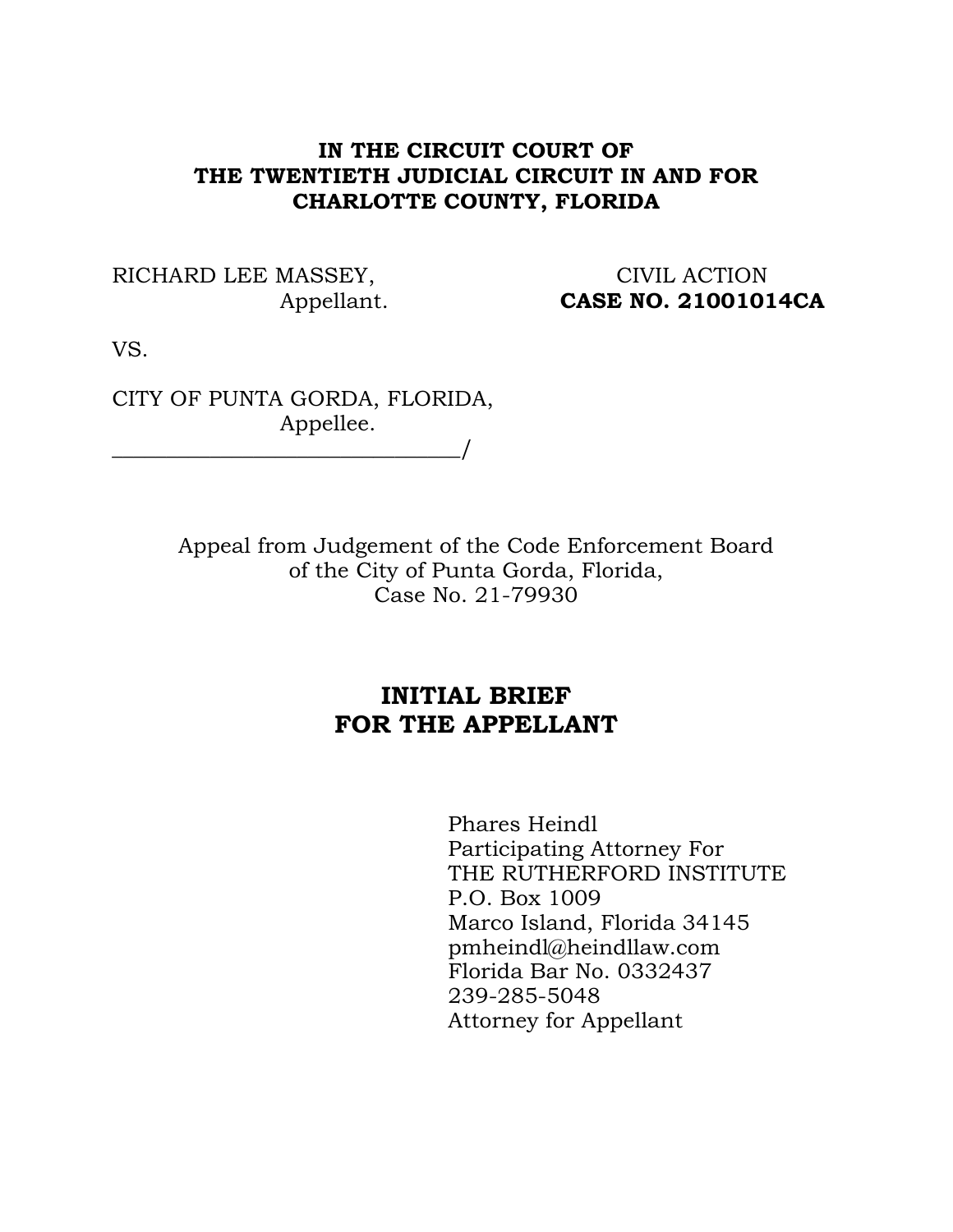# **TABLE OF CONTENTS**

| TABLE OF CITATIONS  |                                                                                                                                                                                                                              |                |
|---------------------|------------------------------------------------------------------------------------------------------------------------------------------------------------------------------------------------------------------------------|----------------|
|                     | STATEMENT OF THE CASE AND OF THE FACTS                                                                                                                                                                                       | $\mathbf{1}$   |
| SUMMARY OF ARGUMENT |                                                                                                                                                                                                                              |                |
| ARGUMENT            |                                                                                                                                                                                                                              | $\overline{7}$ |
|                     | I. The Ordinance's indecent speech provision is<br>unconstitutional, and the City thus erred in adopting<br>and enforcing the Ordinance through its police<br>department and Code Enforcement Board.                         | $\overline{7}$ |
|                     | a. The Ordinance's indecent speech provision<br>is unconstitutional because it bans protected<br>speech and its definition of indecent speech<br>extends well beyond what is permitted for the<br>proscription of obscenity. | 8              |
|                     | b. The Ordinance as applied to Massey is<br>unconstitutional because it is viewpoint<br>discriminatory in violation of the First<br>Amendment.                                                                               | 13             |
|                     | c. The law is a content-based speech<br>regulation which fails to survive strict<br>scrutiny.                                                                                                                                | 15             |
|                     | d. The Ordinance is impermissibly vague<br>because it does not provide fair notice,<br>encourages arbitrary enforcement, and is<br>overbroad.                                                                                | 18             |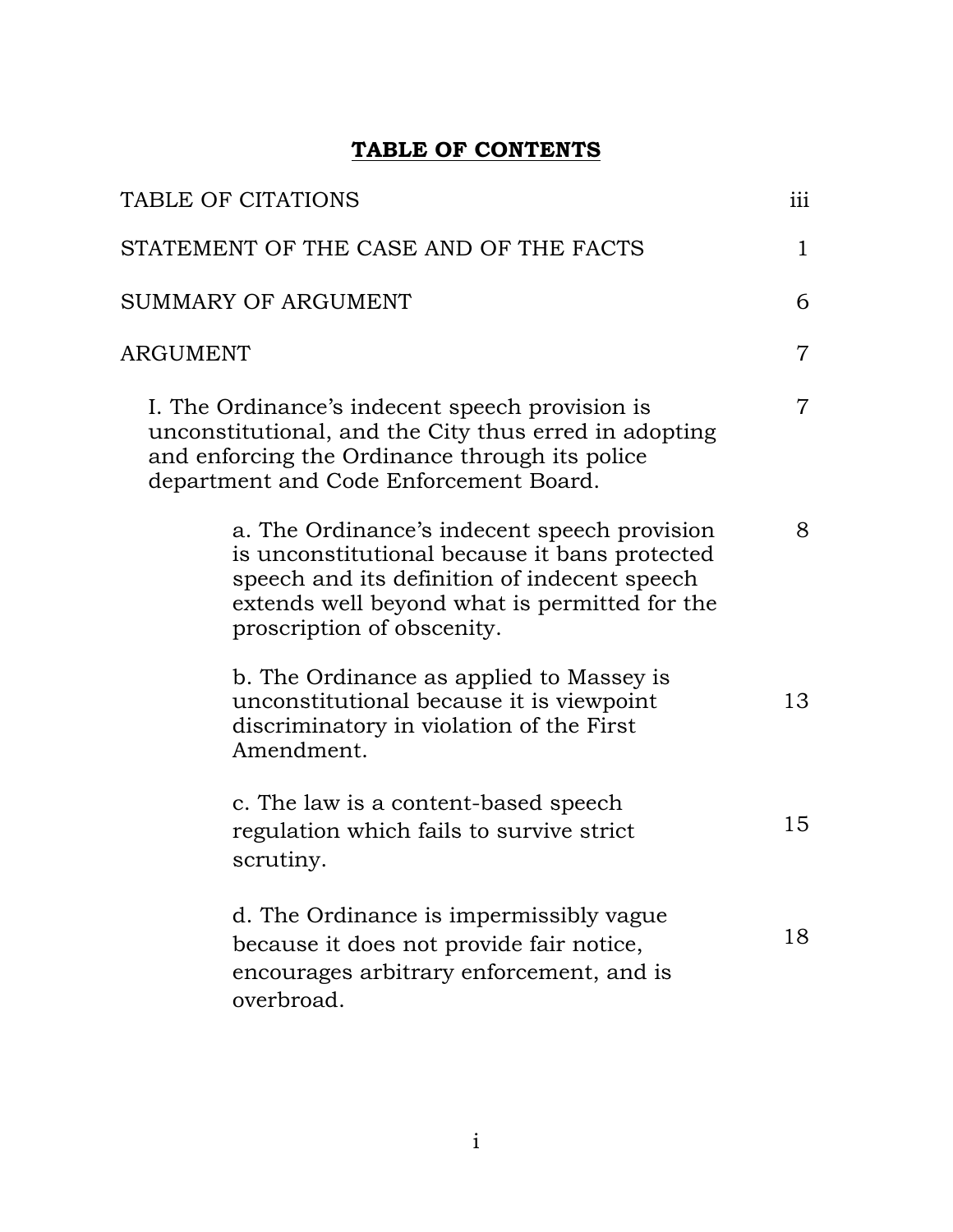| 1. The Ordinance does not provide fair<br>notice because its definition of indecent<br>speech is subjective and thus uncertain.                                                                                                                                                                                                           | 19 |
|-------------------------------------------------------------------------------------------------------------------------------------------------------------------------------------------------------------------------------------------------------------------------------------------------------------------------------------------|----|
| 2. The Ordinance's indecent language<br>provision is impermissibly vague because<br>its undefined terms create a high<br>probability of inconsistent enforcement.                                                                                                                                                                         | 23 |
| 3. The provision is overbroad because its<br>uncertain meanings will cause some<br>residents to preemptively self-censor<br>their constitutionally protected speech.                                                                                                                                                                      | 25 |
| II. The phrase Massey displayed did not constitute<br>descriptions of sexual activity or organs in the<br>manner contemplated by the Ordinance, and thus<br>the Code Enforcement Board violated the First and<br>Fourteenth Amendments to the U.S. Constitution<br>in applying the Ordinance to Massey when it found<br>him in violation. | 28 |
| <b>CONCLUSION</b>                                                                                                                                                                                                                                                                                                                         | 30 |
| CERTIFICATE OF SERVICE                                                                                                                                                                                                                                                                                                                    |    |
| CERTIFICATE OF COMPLIANCE                                                                                                                                                                                                                                                                                                                 | 32 |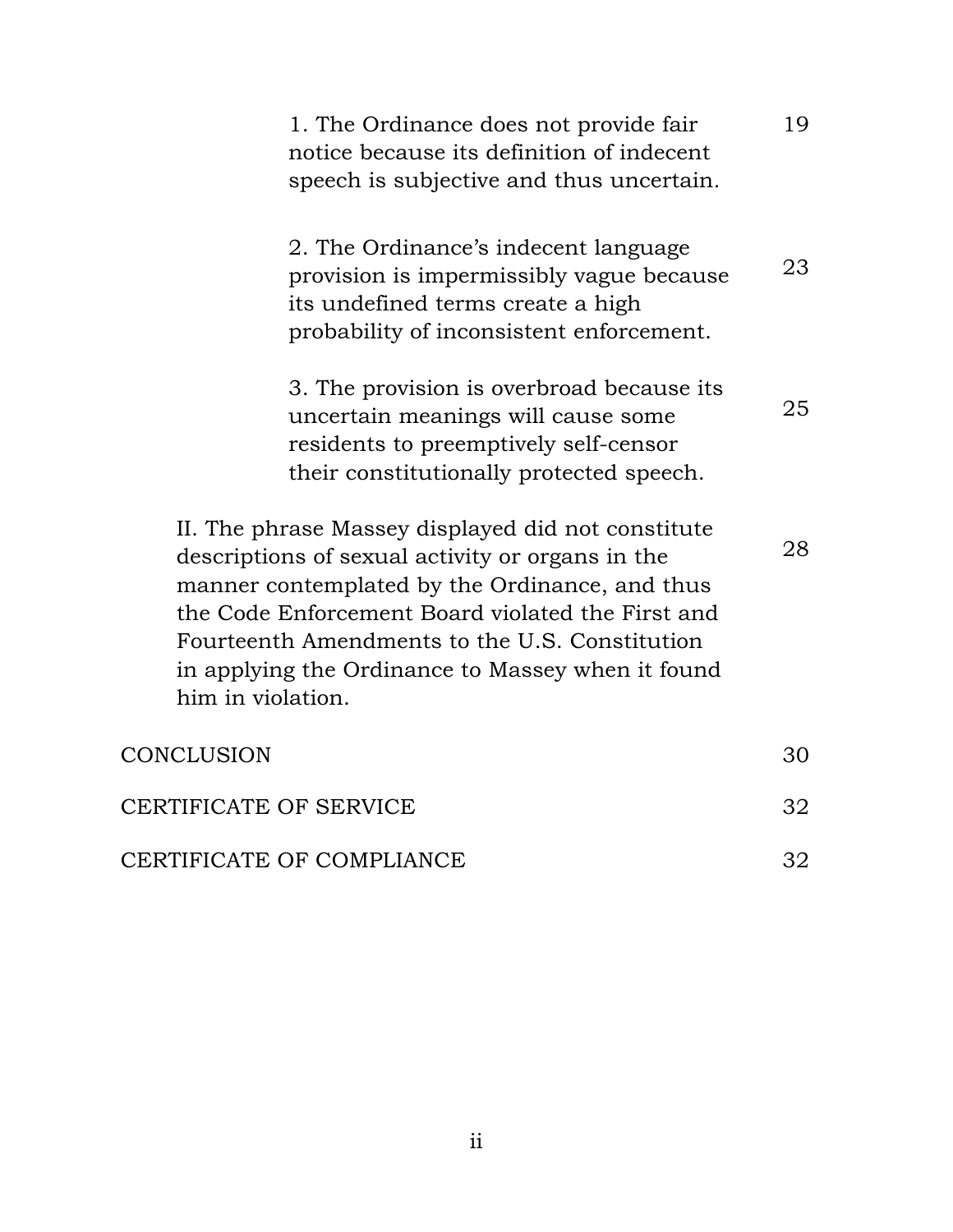# **TABLE OF CITATIONS**

| <b>Cases:</b>                                                                                              |                |
|------------------------------------------------------------------------------------------------------------|----------------|
| Ashcroft v. Am. Civil Liberties Union,<br>542 U.S. 656 (2004)                                              | 8              |
| <u>Baggett v. Bullitt</u> ,<br>377 U.S. 360 (1964)                                                         | 25             |
| Baker v. Glover,<br>776 F. Supp. 1511 (M.D. Ala. 1991)                                                     | 30             |
| Caribbean Conservation Corp. v. Fla. Fish &<br>Wildlife Conservation Comm'n,<br>838 So. 2d 492 (Fla. 2003) | 7              |
| Cohen v. California,<br>403 U.S. 15 (1971)                                                                 | 8, passim      |
| <u>FCC v. League of Women Voters of Cal.</u><br>468 U.S. 364 (1984)                                        | 15             |
| <u>Fortune v. Gulf Coast Tree Care, Inc.,</u><br>148 So. 3d 827 (Fla. 1st DCA 2014)                        | 28             |
| <u>Grayned v. City of Rockford,</u><br>408 U.S. 104 (1972)                                                 | 18, 19, 23, 25 |
| <u>Iancu v. Brunetti,</u><br>139 S.Ct. 2294 (2019)                                                         | 13, 14, 15     |
| <u>Mahanoy Area Sch. Dist. v. B. L.,</u><br>141 S. Ct. 2038 (2021)                                         | 11, 12, 17     |
| <u>Matal v. Tam,</u><br>137 S.Ct. 1744 (2017)                                                              | 13, 15         |
| McCullen v. Coakley,<br>573 U.S. 464 (2014)                                                                | 15             |
| Miller v. California,<br>413 U.S. 15 (1973)                                                                | 6, passim      |
| <u>Montgomery v. State,</u><br>69 So. 3d 1023 (Fla. 5th DCA 2011)                                          | 7              |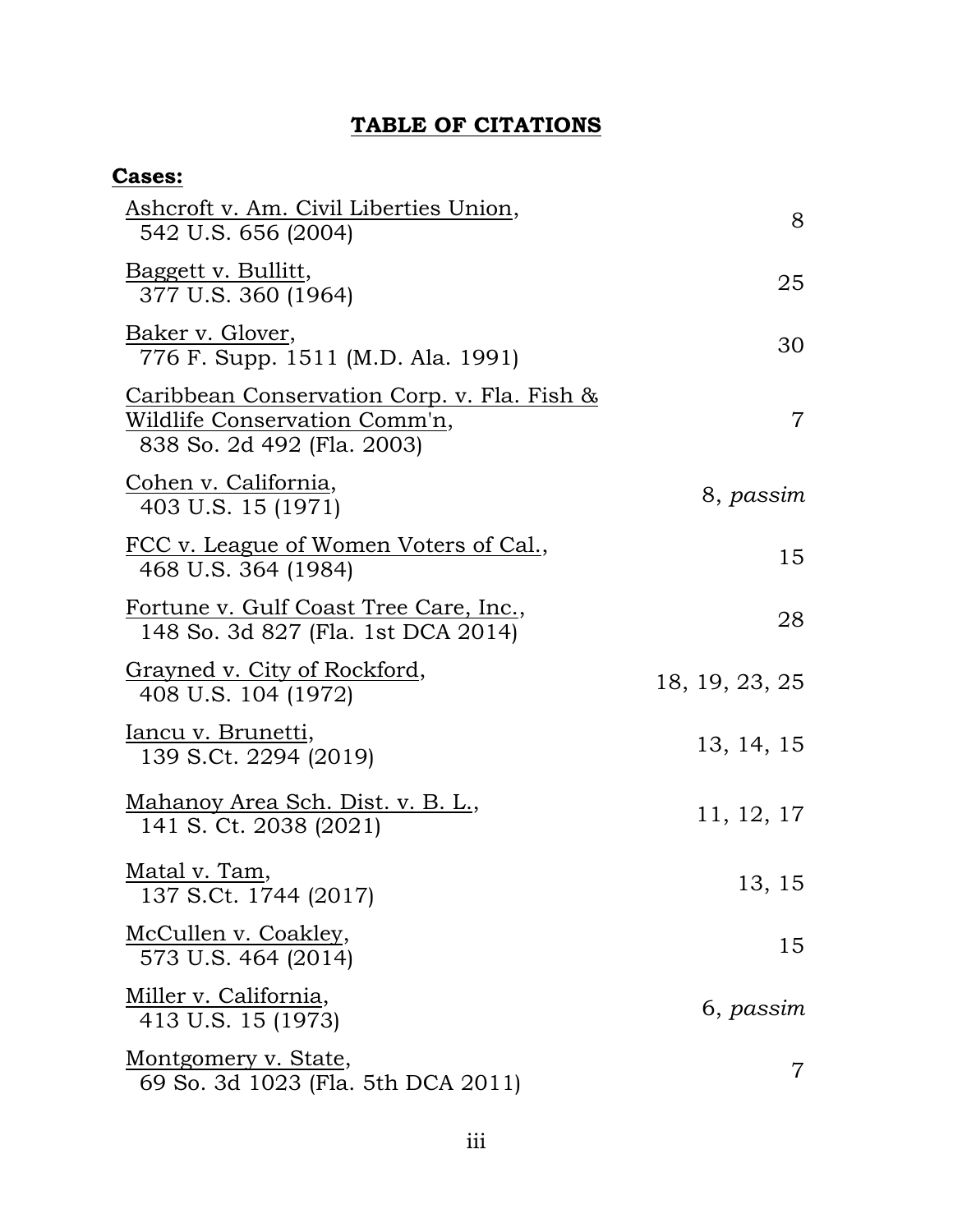| <u>R.A.V. v. City of St. Paul,</u><br>505 U.S. 377 (1992)          | 16             |
|--------------------------------------------------------------------|----------------|
| <u>Reed v. Town of Gilbert,</u><br>576 U.S. 155 (2015)             | 15, 16         |
| <u>Reno v. ACLU,</u><br>521 U.S. 844 (1997)                        | 25, 26, 27     |
| Sable Communications v. F.C.C.,<br>492 U.S. 115 (1989)             | 11             |
| <u>Spears v. State</u> ,<br>337 So. 2d 977 (Fla. 1976)             | 24, 27, 28, 30 |
| <u>State v. Hanna,</u><br>901 So. 2d 201 (Fla. 5th DCA 2005)       | 7, 8, 18       |
| Street v. New York,<br>394 U.S. 576 (1969)                         | 13             |
| <u>Stromberg v. California,</u><br>283 U.S. 359 (1931)             | 6              |
| <u> Wood v. Eubanks,</u><br>25 F.4th 414 (6th Cir. 2022)           | 9, 30          |
| <b>Statutes:</b>                                                   |                |
| U.S. Const. amend. I                                               | 6              |
| Punta Gorda, Fla., Code of Ordinances,<br>ch. 9A, $\S$ 9A-8(f)     | $\overline{2}$ |
| Punta Gorda, Fla., Code of Ordinances,<br>ch. 9A, $\S$ 9A-13(c)(8) | $\overline{2}$ |
| Punta Gorda, Fla., Code of Ordinances,<br>ch. 26, § 11.4(a)(32)    | 1, passim      |
| Punta Gorda, Fla., Code of Ordinances,<br>ch. 26, $\S$ 11.5(z)     | 1, passim      |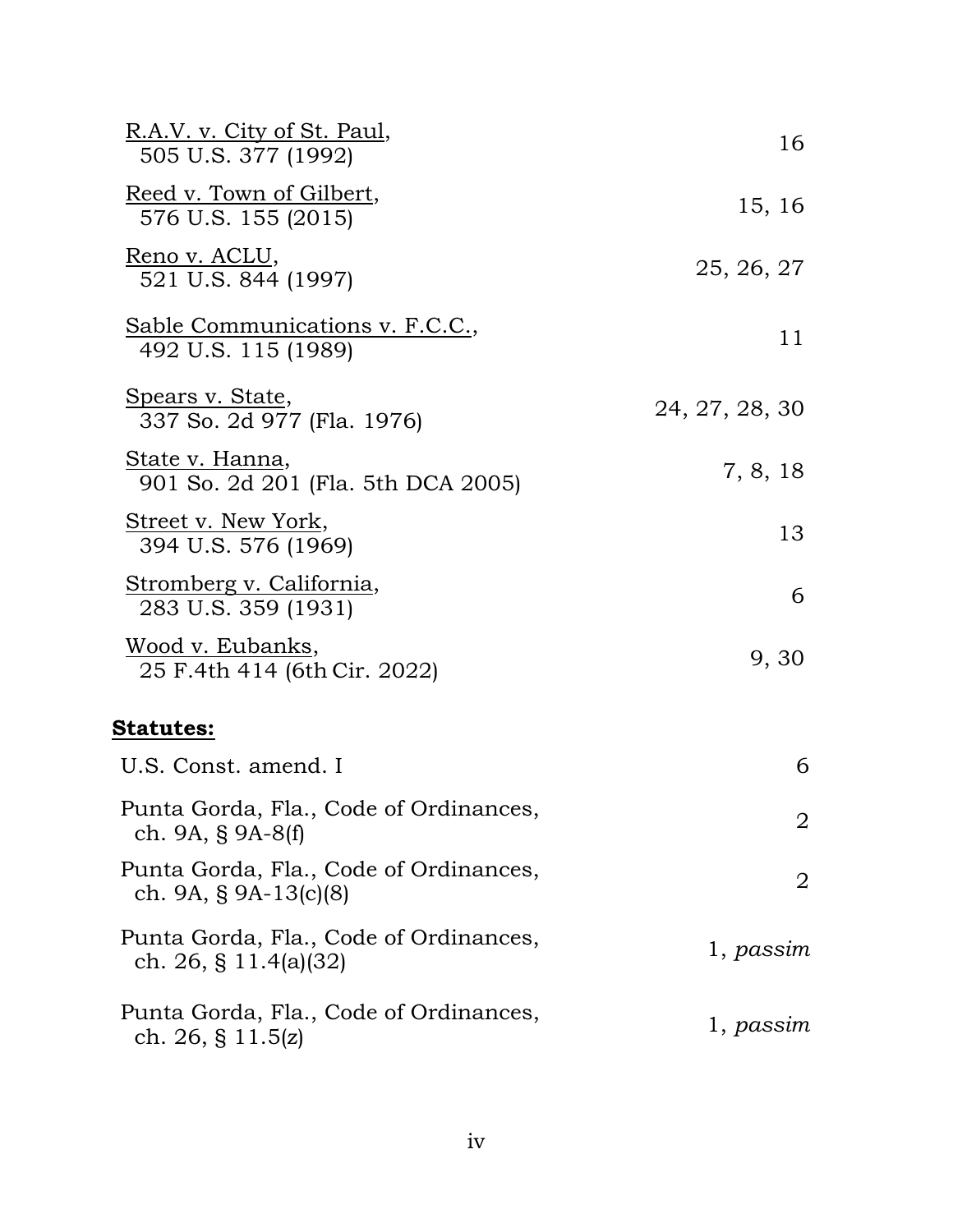#### **STATEMENT OF THE CASE AND OF THE FACTS**

This case comes by appeal from a ruling of the Code Enforcement Board for the City of Punta Gorda, Florida (hereinafter "the Board"). At a hearing held on July 28, 2021, the Board found the Appellant, Richard Lee Massey, to have been in violation of the City's sign ordinance, and thus imposed a fine of \$500 along with costs of \$7.41 by a final Order entered that day. (App. at 58-59, 68- 70.) Massey appeals from that Order, arguing that the City's sign ordinance is unconstitutional.

On June 2, 2021, the City Council of Punta Gorda, Florida adopted a new sign ordinance which bans any sign "containing . . . indecent speech which is legible from any public right-of-way or within any public space, and which can potentially be viewed by children under the age of 17." Punta Gorda, Fla., Code of Ordinances, ch. 26, § 11.5(z) (hereinafter "the Ordinance"); App. at 62. The Ordinance defines "indecent speech" as "language or graphics that depict or describe sexual or excretory activities or organs in a manner that is offensive as measured by contemporary community standards." Punta Gorda, Fla., Code of Ordinances, ch. 26, § 11.4(32); App. at 61. The City's attorney stated to the Board that the Ordinance was created "to protect children under the age of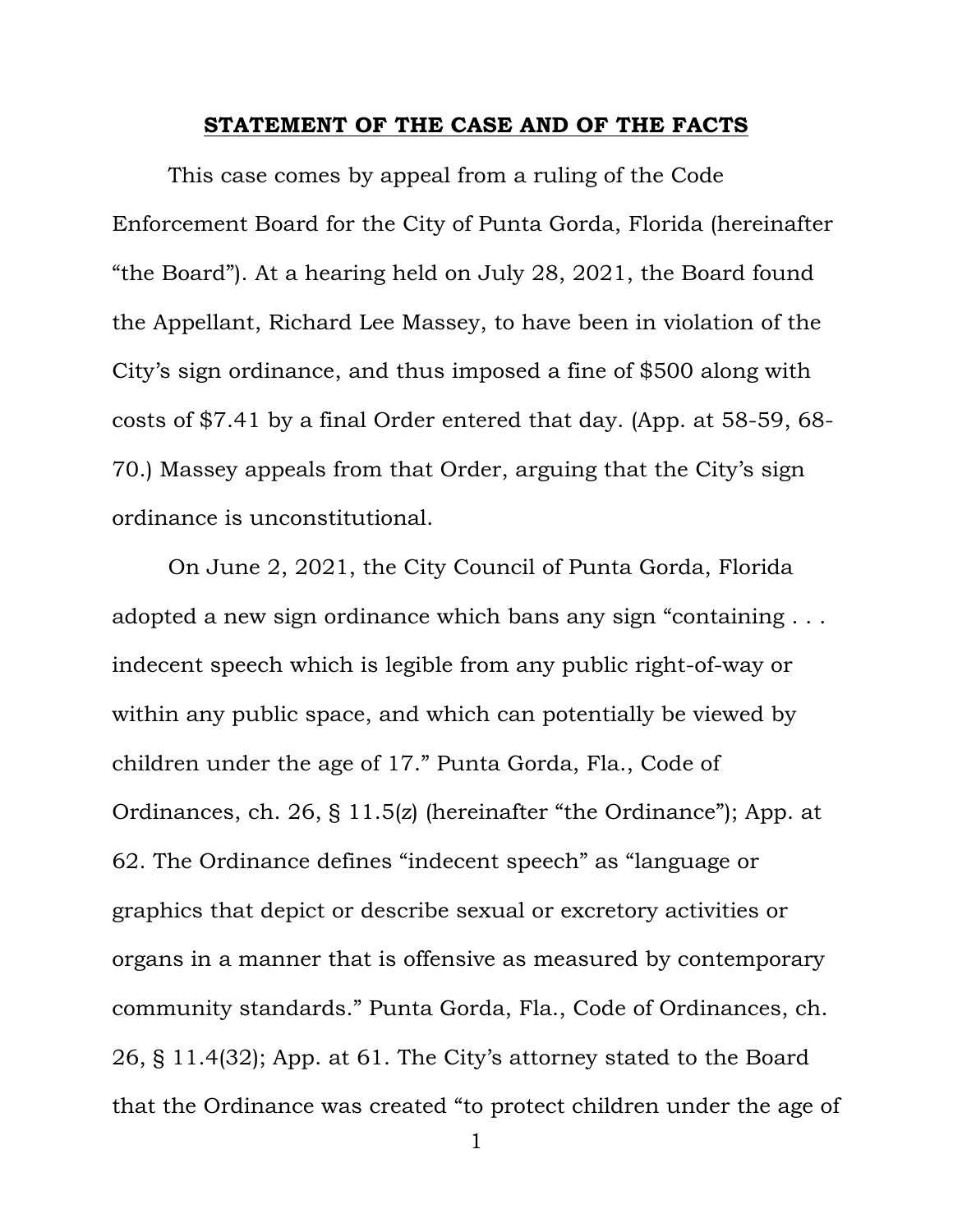17 from having to see offensive words" so that the City can "attract families with children" by prohibiting "language that the community finds to be offensive." (Sheets Tr. at 169-70. 1)

Violations of the Ordinance are subject to a fine of \$100 on the first offense, and \$200 on the second. Punta Gorda, Fla., Code of Ordinances, ch. 9A, § 9A-13(c)(8). If the violation is found to be "irreparable," the fine may go up to \$5,000, subject to the Board's discretion. Code of Ordinances, ch. 9A, § 9A-8(f); App. at 46.

Massey was issued a citation on June 14, 2021 alleging violations of the Ordinance due to displaying words which a police officer considered to be indecent speech. (App. at 6, 10, 66-67.) The case was set to be heard by the Board for July 28, 2021. (App. at 68-70.)

Prior to the hearing date, Massey submitted a memorandum to the Board requesting dismissal of the charge. (App. at 71-85.) The

<sup>&</sup>lt;sup>1</sup> Another similar case before this Court on appeal from the Board, *Andrew Bryant Sheets v. City of Punta Gorda, Florida*, Case No. 21001015CA, was heard by the Board the same day as this case, and matters argued and discussed which were recorded in the transcript of the July 28, 2021 hearing in the *Sheets* case were incorporated in or relevant to this case. The full transcript of the hearings on Sheets was also filed in this case on March 9, 2022, and references to that transcript will be cited as "Sheets Tr." in this Brief.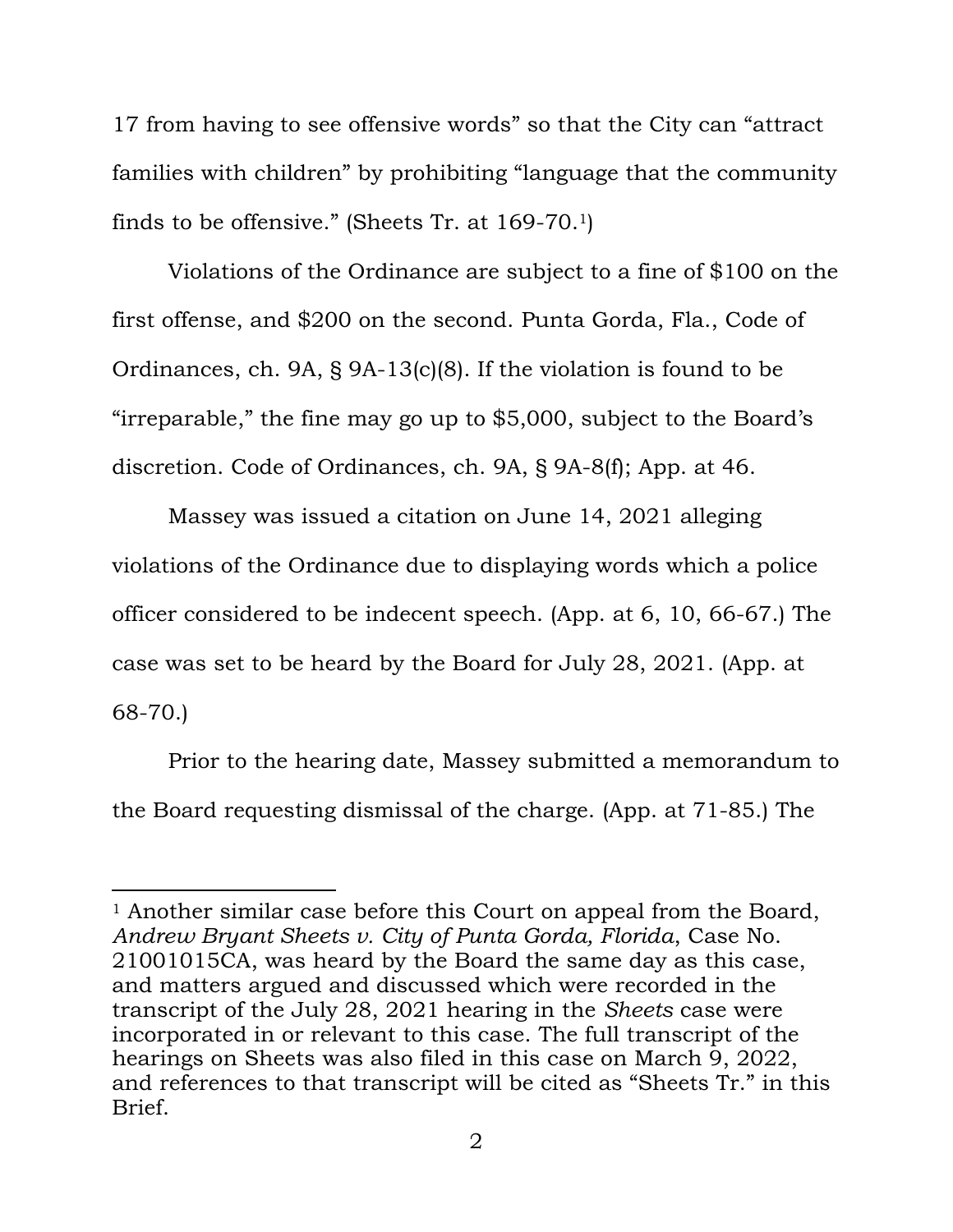memorandum argued that 1) the Ordinance's prohibition on "indecent" expression is unconstitutional and overbroad on its face under the First Amendment to the United States Constitution; 2) the Ordinance's prohibition on "indecent" expression is unconstitutional under the First Amendment to the United States Constitution as applied to the conduct of Massey which was the basis for the citation; and 3) Massey's conduct which was the basis for the citation does not fall within the prohibition set forth in the Ordinance. (Id.)

In response, the City's attorney then submitted a motion and supporting memorandum to strike Massey's memorandum and request for dismissal. (App. at 86-91.) The City argued that the Board had no authority or jurisdiction to decide the constitutionality of provisions of the Ordinance, and that an appeal to the circuit court was the proper method for challenging the constitutionality. (Id.)

At the hearing on July 28, 2021, the Board passed a motion that arguments concerning the constitutionality of the Ordinance were not within its purview and thus it would not consider Massey's motion for dismissal, but that the memorandum submitted by Massey and the response submitted by the City would be made part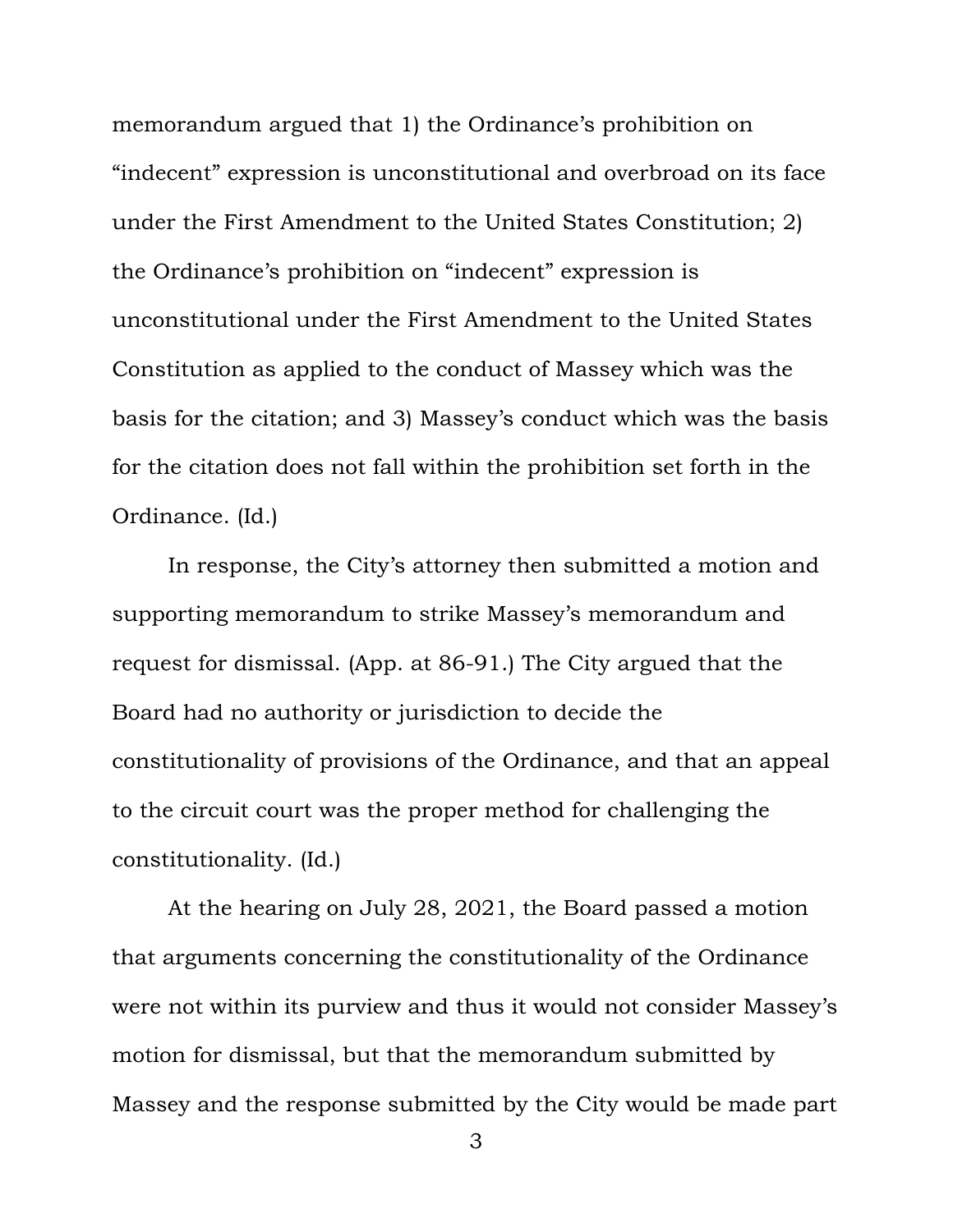of the record to show that Massey contested the constitutionality and validity of the Ordinance. (Sheets Tr. at 27-28.)

Massey entered a plea of not guilty to the charge. (App. at 5.) The charge involved Massey protesting (App. at 13, 31-32, 35-36, 56) in a public area outside City Hall where the police officer claimed the words displayed could potentially be viewed by children under 17 years of age (though there was no evidence that any child was actually present) (App. at 8, 11).

The charge was issued due to Massey holding a sign with the words "Fuck Punta Gorda, trying to illegally kill free speech." (App. at 10.) The charge was based solely on a violation of the "indecent speech" provision of the Ordinance, and it was agreed that it was not based on Massey's language involving any obscenity or fighting words. (App. at 22, 27-28, 53.) Massey testified that the word and phrase he used were not sexual, but were used to express his frustration with the City "trying to kill the free speech of us." (App. at 35-36.)

The Board found Massey to be in violation, but the Board's vote was not unanimous. (App. at 57-59.) Throughout the hearing, it was debated how to determine whether words were "offensive as measured by contemporary community standards" to meet the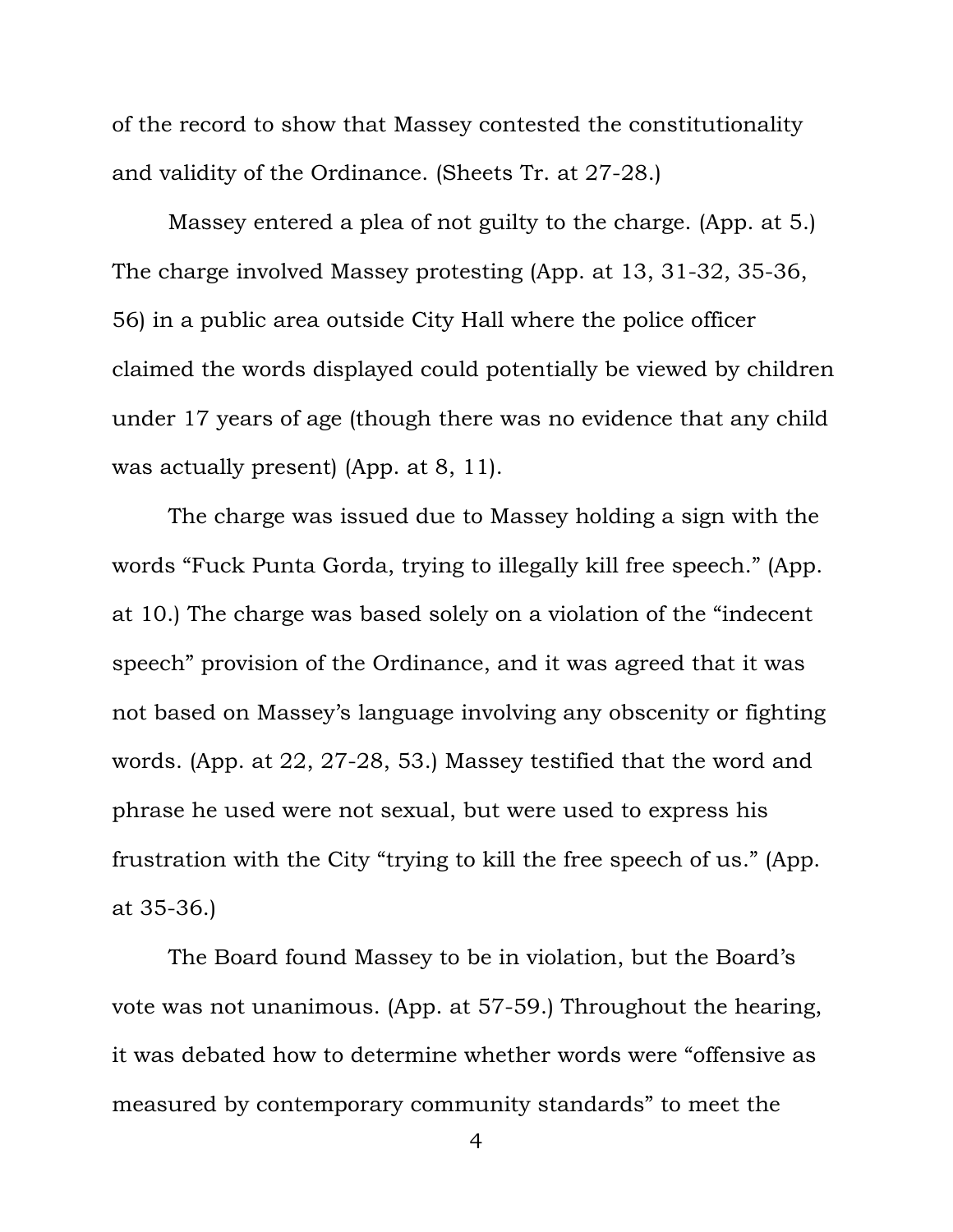definition of "indecent speech" under the Ordinance. Punta Gorda, Fla., Code of Ordinances, ch. 26, § 11.4(32); App. at 30, 45, 51-52, 56; Sheets Tr. at 65-66, 132-33. During a preliminary discussion on the motions, a member of the Board asked counsel how to establish "contemporary community standards" since it is "a very vague concept," to which the Board's counsel replied that there is no definition for "contemporary community standards" and a determination of that would have to be made by the Board. (Sheets Tr. at 12-14.)

That response was later supported by the City's attorney who stated that the Board is tasked with determining those standards "[b]ecause [the Board members] know what is offensive and what is not offensive in our community. It may be less offensive elsewhere" (Sheets Tr. at 97) and argued to the Board that it is up to its members "to decide whether or not that word . . . describes a sexual activity in a manner that is offensive" (App. at 51). The chairman of the Board later stated that the Board is "the community for Punta Gorda. And so . . . it's what offends us" (Sheets Tr. at 104) and "from my view, . . . this board constitutes community standards" (App. at 56). However, although the chairman of the Board stated that he "hear[s] a lot of phrases using [the word 'fuck']" when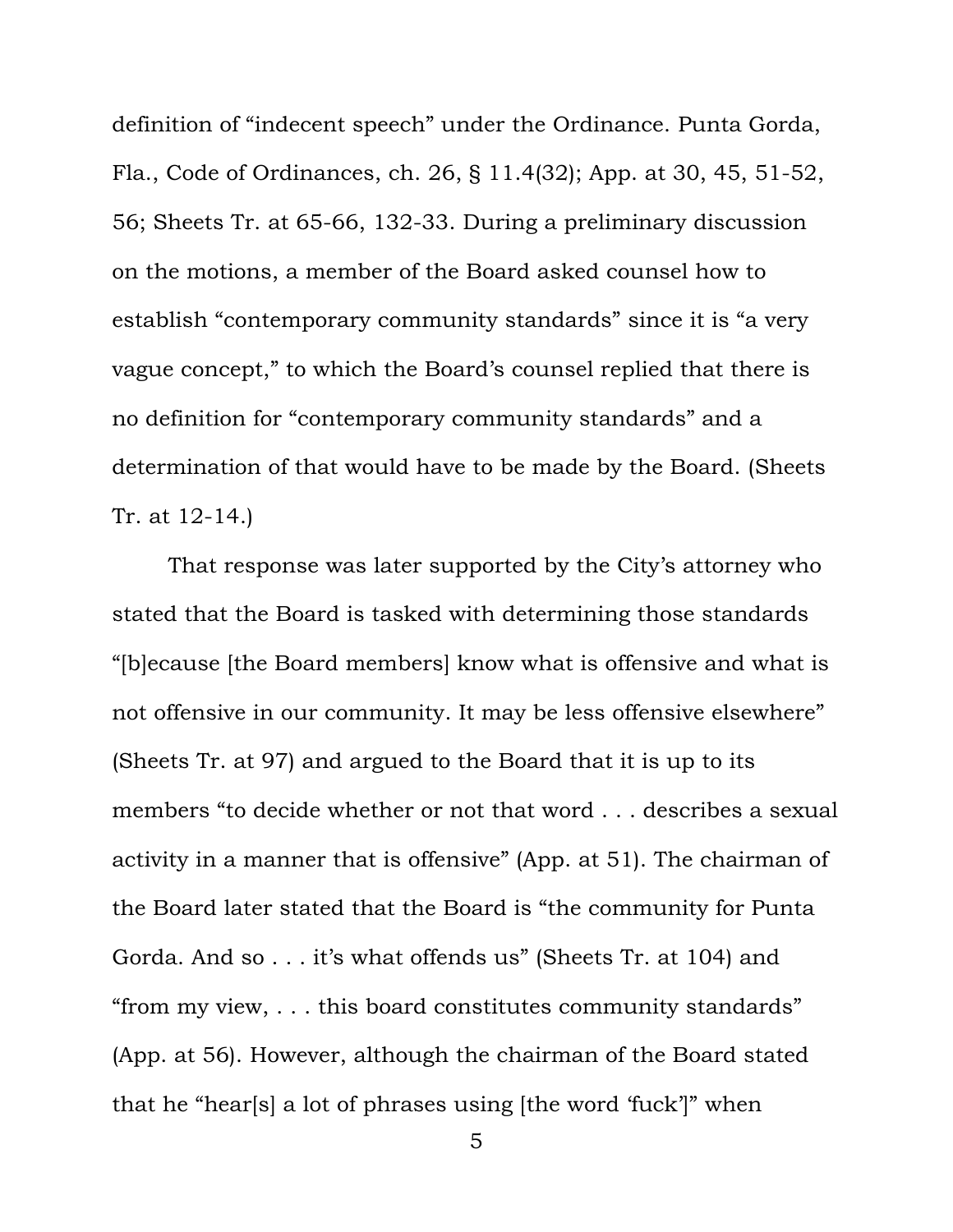playing golf, and indicated that he might even use the term himself when he "ha[s] a bad swing," he thought that Massey's use of the word on a sign was different and offensive as measured by contemporary community standards. (Sheets Tr. at 55, 130; App. at 57.)

#### **SUMMARY OF ARGUMENT**

The City's Ordinance violates the First Amendment to the U.S. Constitution in numerous ways. The First Amendment provides that "Congress shall make no law . . . abridging the freedom of speech, or of the press," and its guarantee applies to states and their subordinate governmental entities, such as the City. U.S. Const. amend. I; Stromberg v. California, 283 U.S. 359, 368 (1931).

The Ordinance is unconstitutional on its face as it essentially enacts a much broader variation on the existing obscenity standard set forth in Miller v. California. 413 U.S. 15, 24 (1973). The Ordinance is also unconstitutional as applied to Massey because it is viewpoint discriminatory and constitutes a content-based speech regulation subject to a standard of strict scrutiny, which the City fails to meet. Further, the Ordinance is impermissibly vague so as to render it void because its subjective and uncertain standard for indecent speech fails to provide fair notice, creates a high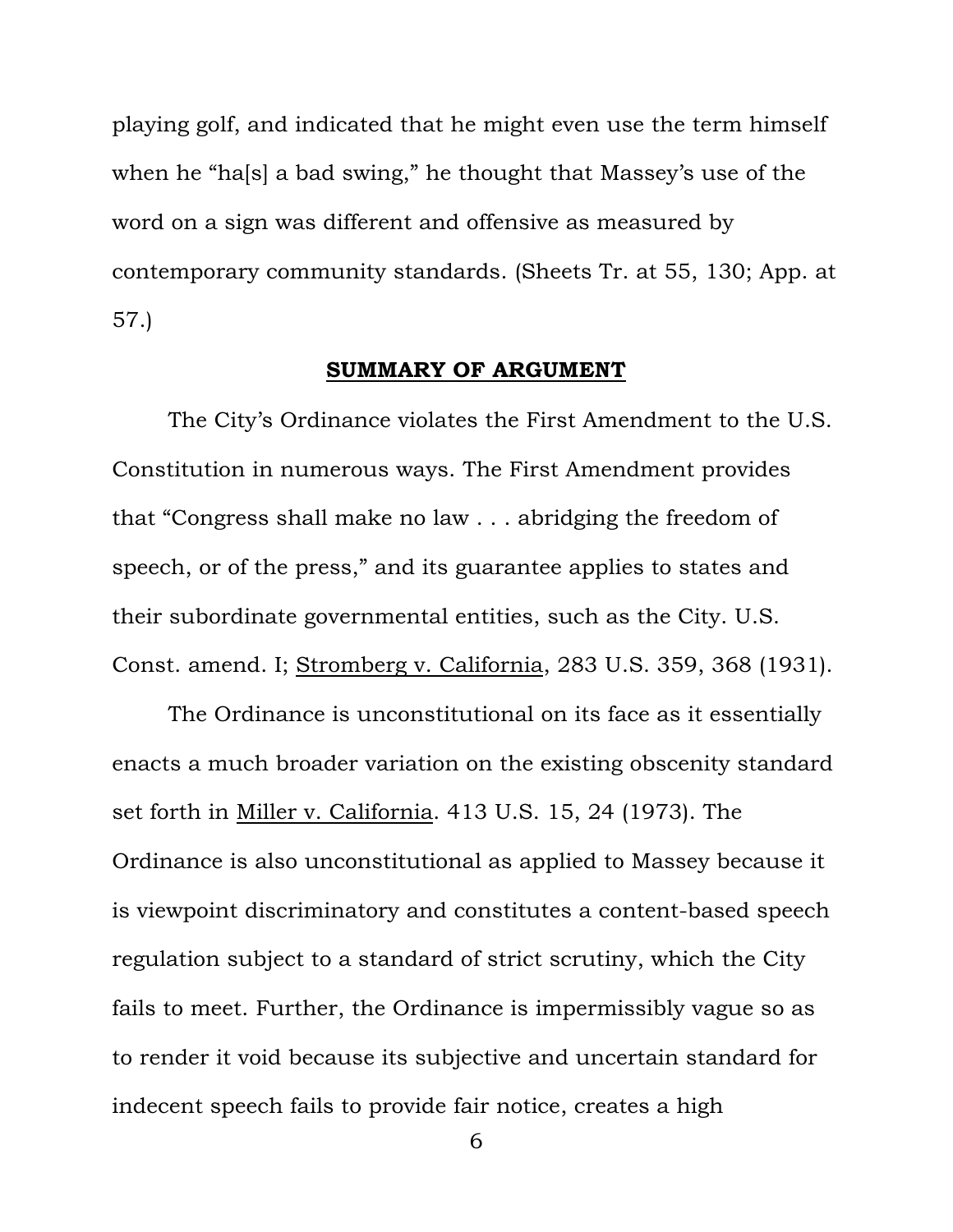probability of selective enforcement and varying interpretations, and likely causes people to self-censor their speech due to fear of being fined thousands of dollars for violating the Ordinance. The City's Ordinance's indecent speech provisions thus violate both the First and Fourteenth Amendments of the U.S. Constitution.

Additionally, Massey did not violate the Ordinance as written. The word and phrase Massey displayed while protesting did not constitute descriptions of sexual activity or organs, either as contemplated by the provision under which he was cited or as specified in existing First Amendment jurisprudence.

#### **ARGUMENT**

# **I. The Ordinance's indecent speech provision is unconstitutional, and the City thus erred in adopting and enforcing the Ordinance through its police department and Code Enforcement Board.**

Determining the constitutionality of a statute is a pure question of law, subject to *de novo* review. Caribbean Conservation Corp. v. Fla. Fish & Wildlife Conservation Comm'n, 838 So. 2d 492, 500 (Fla. 2003); Montgomery v. State, 69 So. 3d 1023, 1026 (Fla. 5th DCA 2011).

Statutes and ordinances are presumed to be constitutional, and all reasonable doubts regarding the statute or ordinance must be resolved in favor of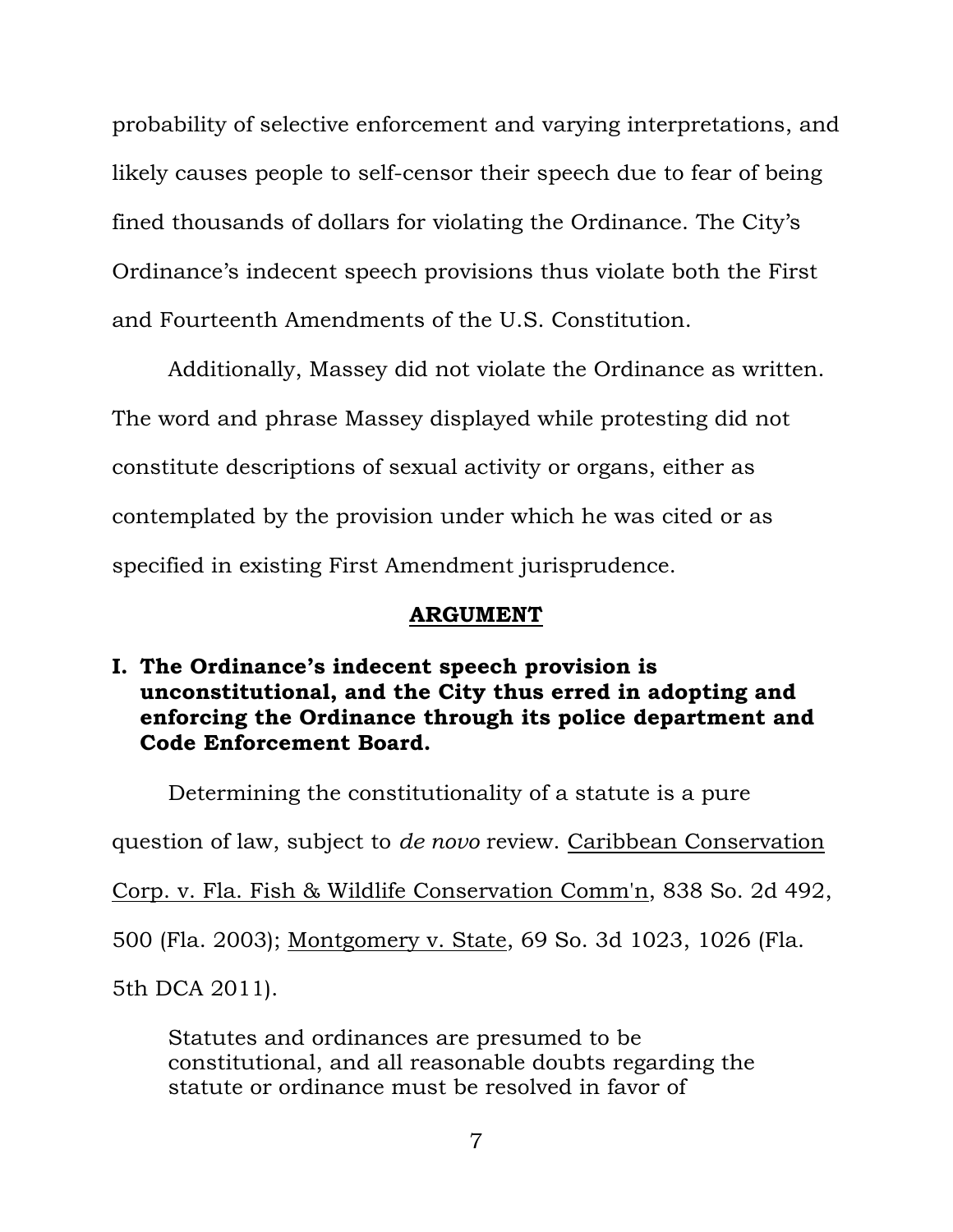constitutionality. . . . However, an exception to the general constitutional presumption enjoyed by statutes and ordinances exists respecting regulations affecting First Amendment rights. "Content-based prohibitions, enforced by severe criminal penalties, have the constant potential to be a repressive force in the lives and thoughts of a free people. To guard against that threat, the constitution demands that content-based restrictions on free speech be presumed invalid, . . . and that the Government bear the burden of showing their constitutionality."

State v. Hanna, 901 So. 2d 201, 204 (Fla. 5th DCA 2005) (quoting Ashcroft v. Am. Civil Liberties Union, 542 U.S. 656, 660 (2004)).

# **a. The Ordinance's indecent speech provision is unconstitutional because it bans protected speech and its definition of indecent speech extends well beyond what is permitted for the proscription of obscenity.**

The indecent speech provision is unconstitutional because the definition greenlights the proscription of speech beyond what the U.S. Supreme Court has permitted, either on its face or as applied to Sheets based on his display of the word "fuck" and one-time use of the word "cunts." In Cohen v. California, 403 U.S. 15 (1971), the Court struck down a conviction for disturbing the peace based on the defendant's display of "Fuck the Draft" on a jacket he was wearing in a courthouse. The Court summarized the issue before it as whether the government "can excise, as 'offensive conduct,' one particular scurrilous epithet from the public discourse, either upon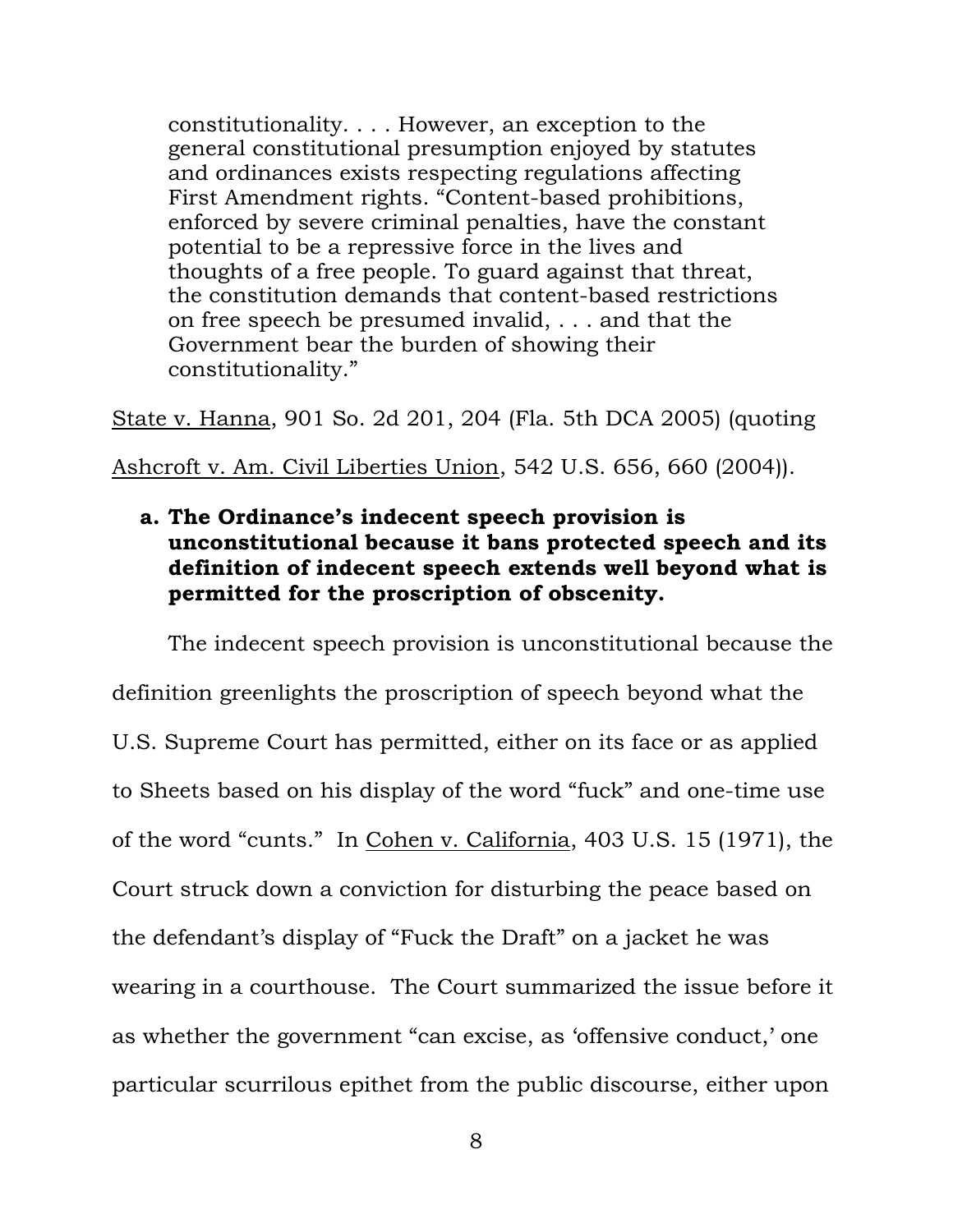the theory of the court below that its use is inherently likely to cause violent reaction or upon a more general assertion that the States, acting as guardians of public morality, may properly remove this offensive word from the public vocabulary." Cohen, 403 U.S. at 22-23. The Court held the government may not do so, writing as follows:

Surely the State has no right to cleanse public debate to the point where it is grammatically palatable to the most squeamish among us. Yet no readily ascertainable general principle exists for stopping short of that result were we to affirm the judgment below. For, while the particular four-letter word being litigated here is perhaps more distasteful than most others of its genre, it is nevertheless often true that one man's vulgarity is another's lyric. Indeed, we think it is largely because governmental officials cannot make principled distinctions in this area that the Constitution leaves matters of taste and style so largely to the individual.

Cohen, 403 U.S. at 25; see also Wood v. Eubanks, 25 F.4th 414, 428 (6th Cir. 2022) (holding that "a 'Fuck the Police' shirt was clearly protected speech").

In Miller v. California, the Court permitted states to prohibit obscenity if it met the following definition: (1) whether the average person, applying contemporary community standards, would find that the work, taken as a whole, appeals to the prurient interest; (2) whether the work depicts or describes, in a patently offensive way,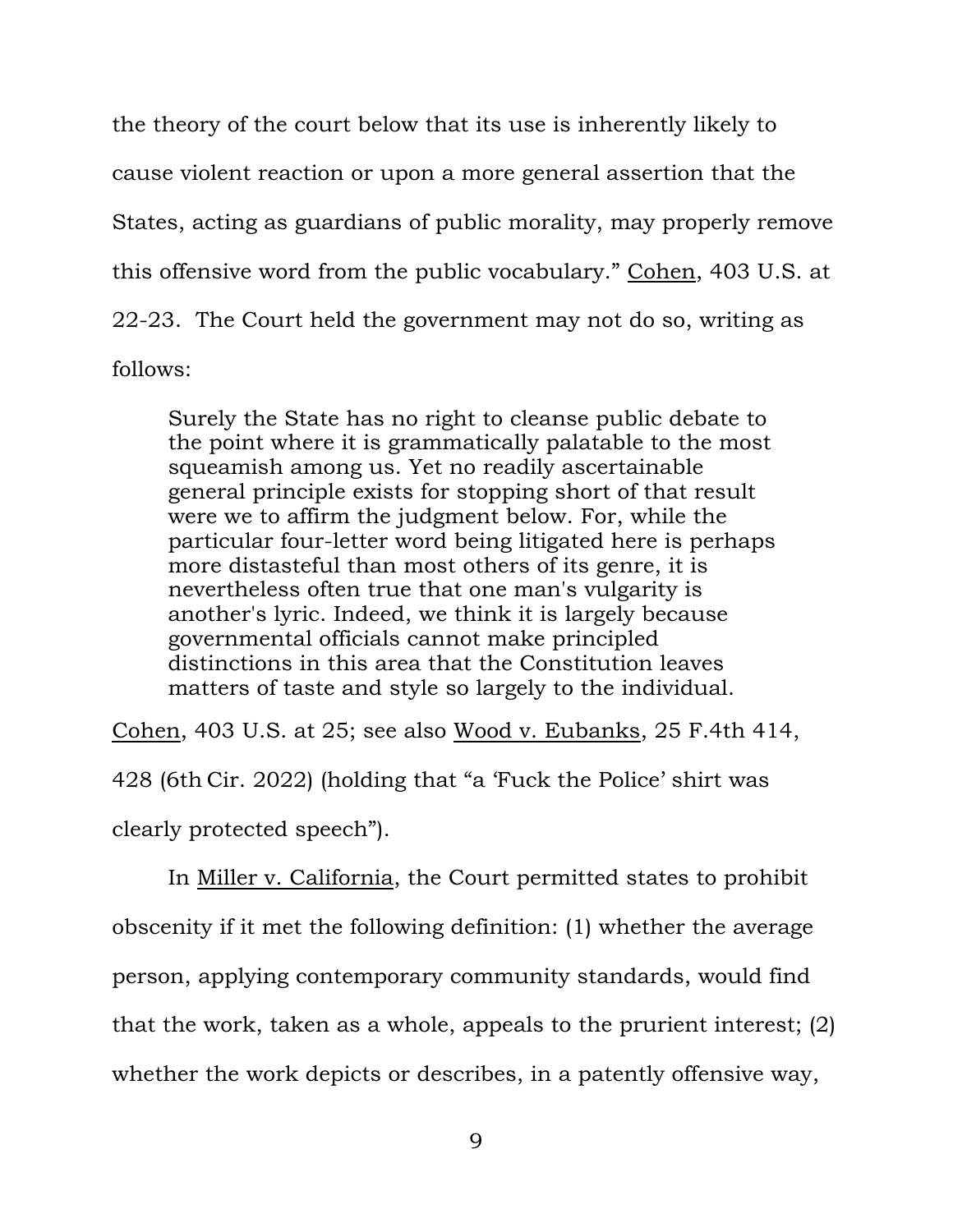sexual conduct specifically defined by the applicable state law; and (3) whether the work, taken as a whole, lacks serious literary, artistic, political or scientific value. 413 U.S. at 24.

The City's Ordinance bans obscene signage using a similar definition: "language or graphics that depict or describe sexual or excretory activities or organs in a manner that is offensive as measured by contemporary community standards." Code of Ordinances, ch. 26, §11.4(32). This definition employs language from, and thus could be confused for, an obscenity standard. For example, it requires that the language be offensive "as measured by contemporary community standards." However, the City's definition, as distinct from the Miller standard, does not require that speech appeal to the "prurient interest" to be punishable, allowing the City to sweep more broadly. See 413 U.S. at 24. Moreover, whereas the Court determined that even otherwise obscene speech has enough merit to bar its proscription where it has "serious literary, artistic, political or scientific value," the City's indecent speech ban targets even speech which, like Massey's, has obvious social value. See id. Finally, also as distinct from the Miller standard, the City's definition does not require that the sexual or excretory activities described be "specifically defined by the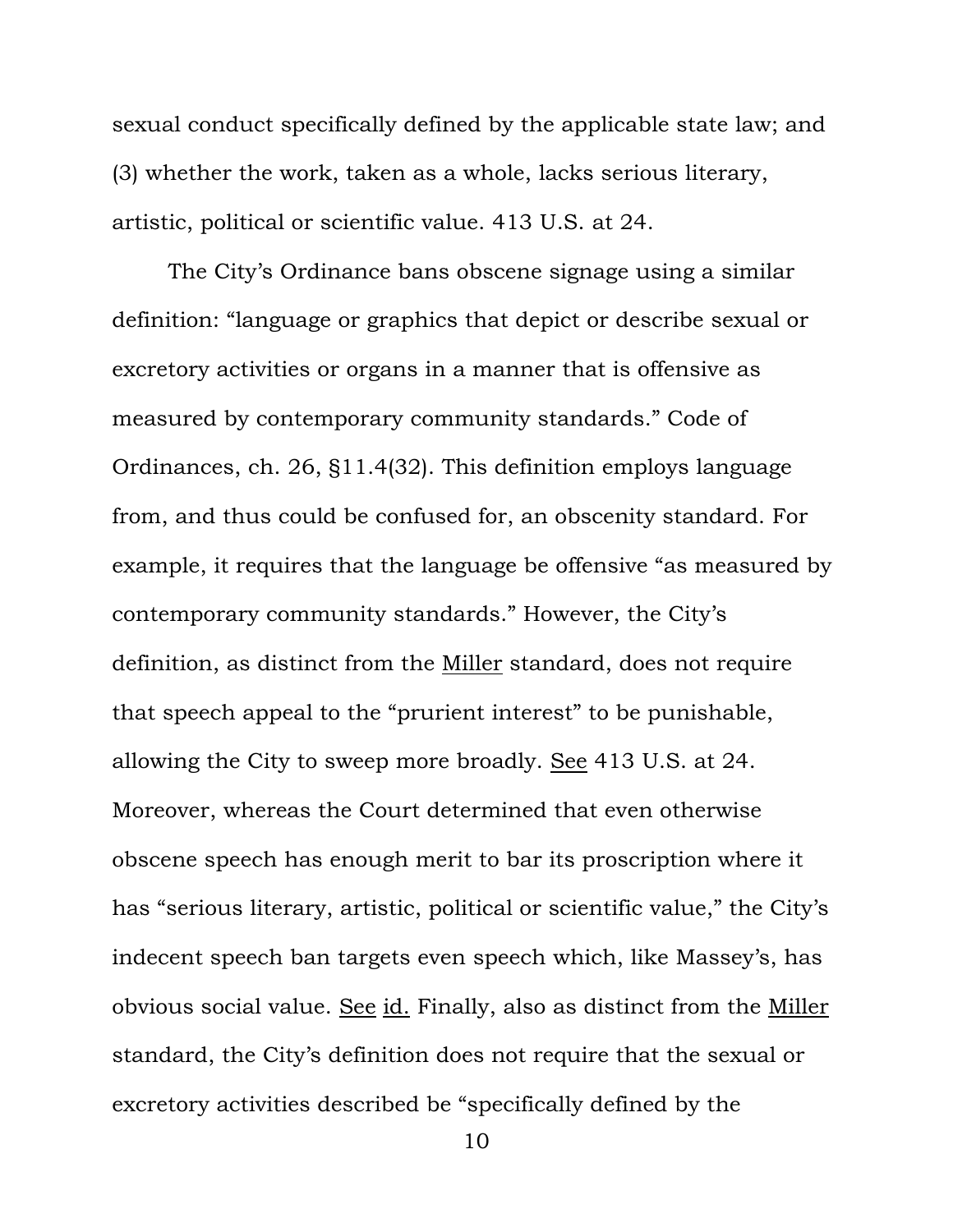applicable state law," meaning the City may arbitrarily decide what constitutes a sexual or excretory activity. See id. Massey's punishment under this law, for what was in context clearly not a sexual reference, is evidence of the danger for how such a loose, untethered standard can be used to punish speech.

Notably, the Court has never laid out a definition for the prohibition of "indecent" or "offensive" speech. Quite to the contrary, the Court has said that indecent speech is "protected by the First Amendment." Sable Communications v. F.C.C., 492 U.S. 115, 126 (1989). The City, in banning speech seen as "offensive" per "contemporary community standards," has outlawed what is functionally a very soft version of obscenity. Put another way, the City is attempting to ban speech, including Massey's, which may be offensive, but which does not come close to meeting the Miller standard. Indeed, it the City and Board agreed that Massey's charge was not based on obscenity. (App. at 22, 27-28, 53.)

Even with regard to public schools, which have a "special interest" in regulating student speech, the Court held recently in Mahanoy Area Sch. Dist. v. B. L. that a public high school violated the First Amendment when it took disciplinary action against a 14-year-old student for using crude and vulgar language in posting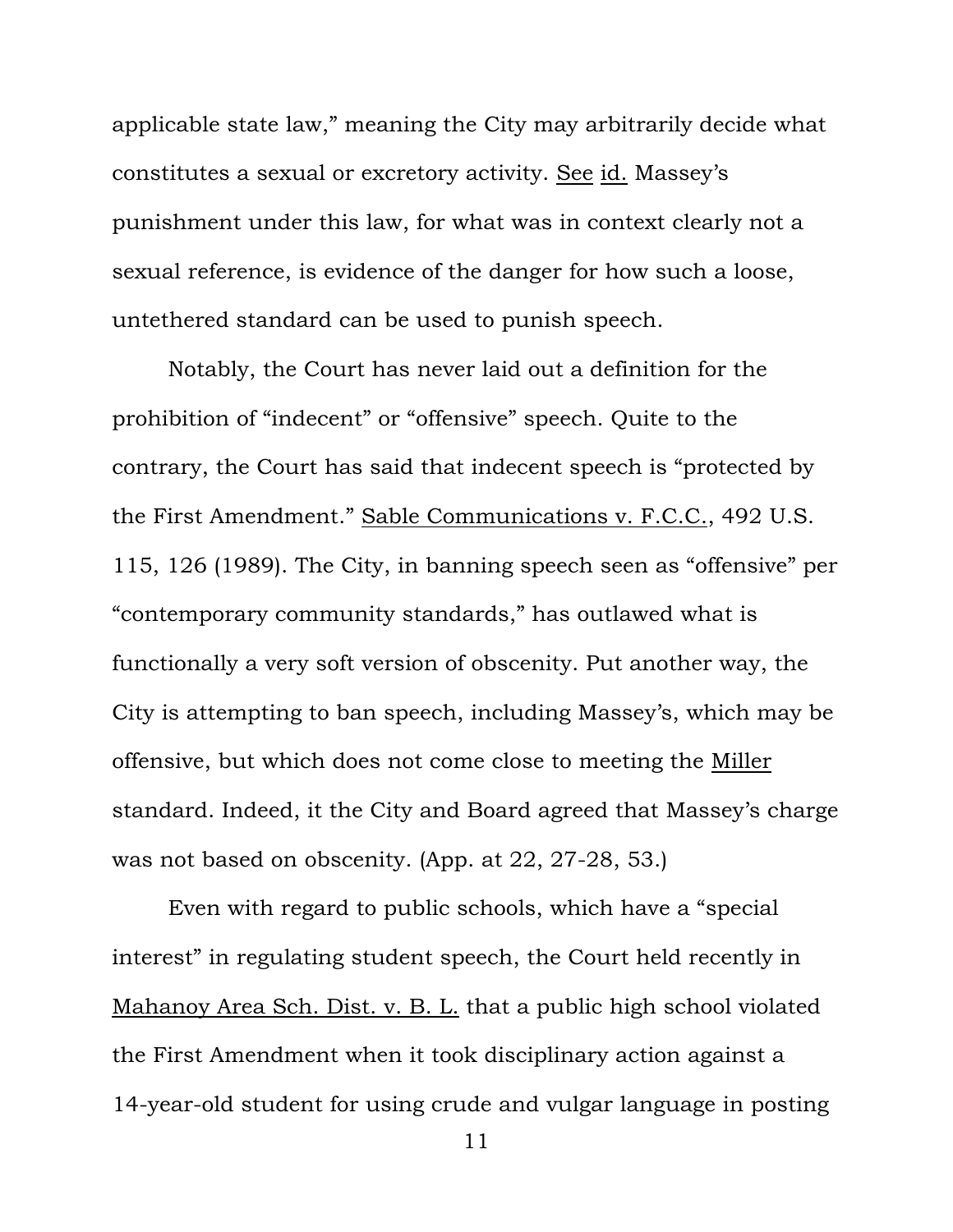an image to her friends with her middle fingers raised and a caption displaying the words "Fuck school fuck softball fuck cheer fuck everything" to express her frustration about not making the varsity cheer squad, even though her comments caused some students to be visibly upset. 141 S. Ct. 2038, 2043 (2021).

If the First Amendment prohibits a school from punishing a child for using the word "fuck" in an angry rant about not making the cheer squad, then it must certainly give even greater protection from punishment to an adult using the same word in political speech when protesting the government. The City's prohibition is thus more stringent than would be allowed even by a school, which is specifically exempted from certain First Amendment constraints on its students. Although the City might try to argue that the Ordinance has a specific focus on protecting children under 17 years of age from offensive speech (Sheets Tr. at 169-70), that does not justify violating the Constitution, and the Court made clear in Mahanoy that such children have a constitutional right to use offensive language themselves in communicating with other children. Therefore, any attempt by the City to justify and salvage its Ordinance on such a ground must also fail.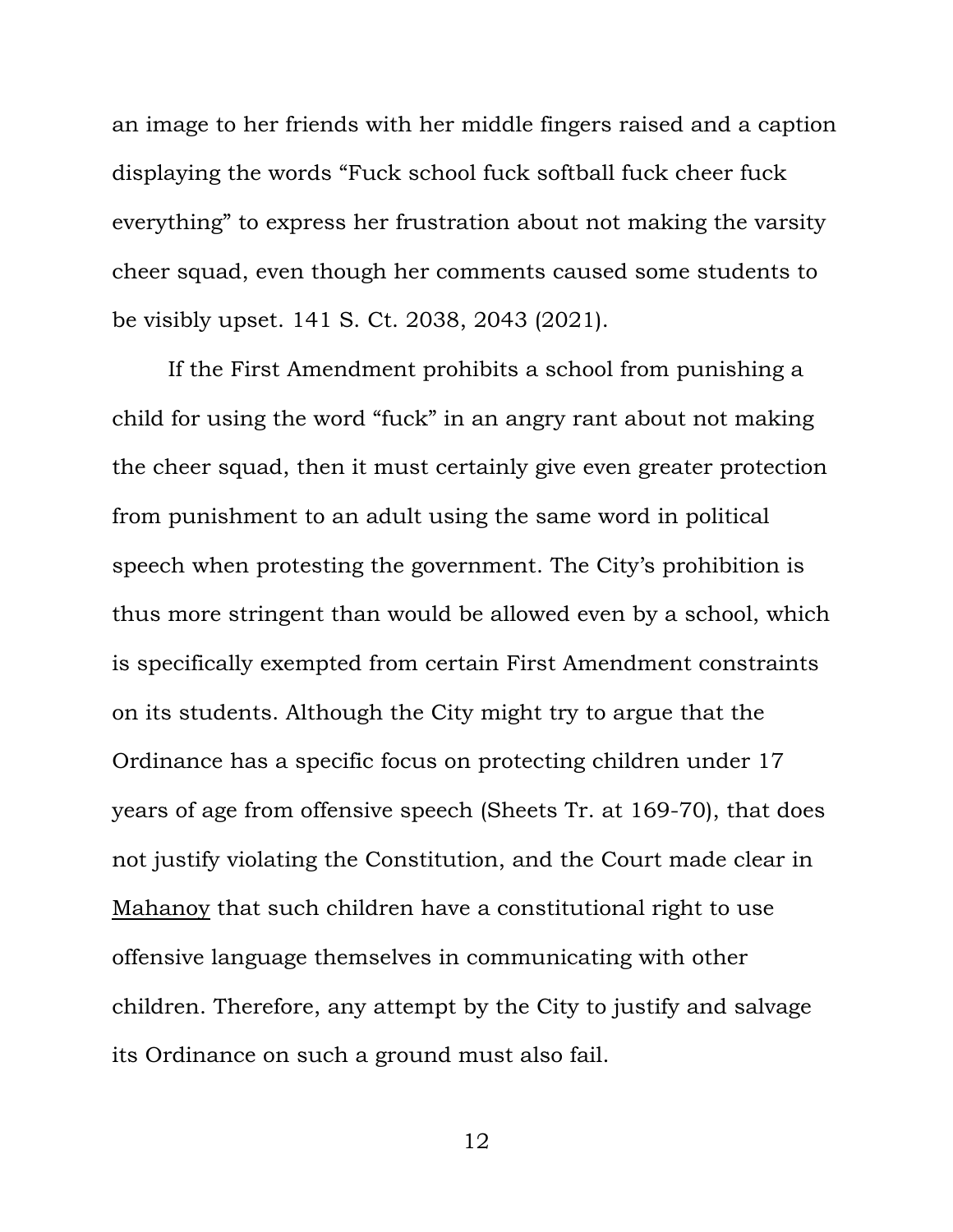Since the indecent speech provision of the Ordinance bans speech which the Court has said is protected, and since the City's definition for proscribing that speech extends well beyond the definitions provided by the Court for the proscription of obscene speech, the provision unconstitutionally infringes on protected speech and cannot be enforced.

### **b. The Ordinance as applied to Massey is unconstitutional because it is viewpoint discriminatory in violation of the First Amendment.**

The Ordinance also should not be enforced against Massey because it is viewpoint discriminatory in contravention of the First Amendment. As a general proposition, "the Government may not discriminate against speech based on the ideas or opinions it conveys." Iancu v. Brunetti, 139 S.Ct. 2294, 2299 (2019). The test for viewpoint discrimination is whether "the government has singled out a subset of messages for disfavor based on the views being expressed." Matal v. Tam, 137 S.Ct. 1744, 1750 (2017). Further, "giving offense is a viewpoint." Id. at 1749. See also Street v. New York, 394 U.S. 576, 592 (1969) ("the public expression of ideas may not be prohibited merely because the ideas are themselves offensive to some of their hearers").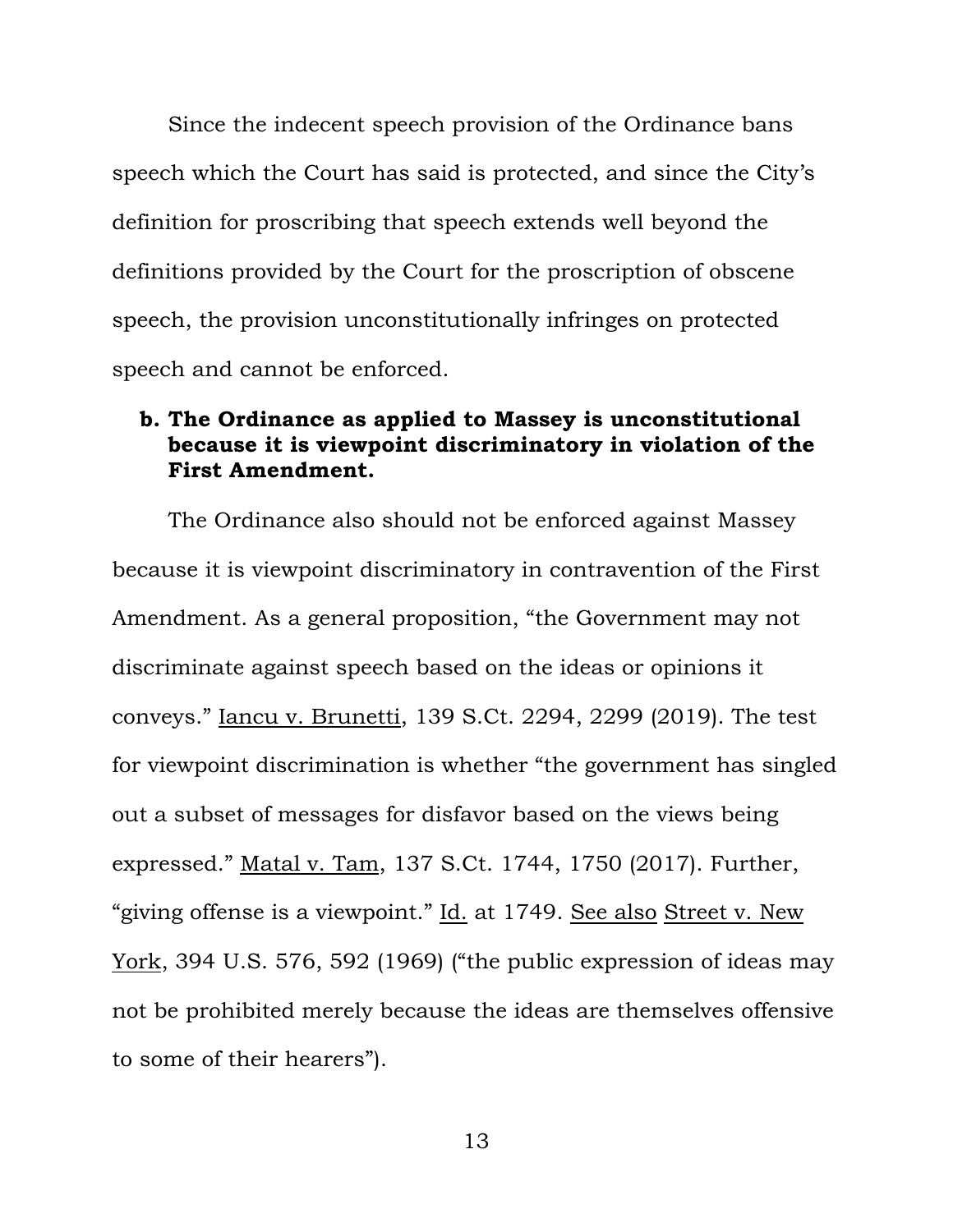In Iancu, the plaintiff attempted to register his trademark, "FUCT," with the U.S. Patent and Trademark Office (PTO). 139 S.Ct. at 2297. Since FUCT is read phonetically as "fucked," a PTO examining attorney and the PTO Appeal Board found the mark to be "a total vulgar[ity]" and thus "unregistrable" under a provision proscribing the registration of "immoral or scandalous" trademarks. Id. at 2298. The Court, however, held the provision to be facially viewpoint discriminatory because it permits approval of some marks – those "aligned with conventional moral standards" – while rejecting other marks – "those hostile to [conventional moral standards]" – on the same topics. Id. at 2300. That is, the only difference between the approved and disapproved marks was their substantive content. Id. Therefore, the law disfavored "ideas that offend," making it viewpoint discriminatory in contravention of the First Amendment. Id. at 2301.

As with Iancu's "immoral or scandalous" provision, the City's prohibition on signs containing indecent speech is facially viewpoint discriminatory. Just as in Iancu, the Ordinance treats signs with differing views on the same topic differently. Massey, for example, whose sign might be hostile to some opinions of decency, is being penalized while the City would not punish one whose sign aligned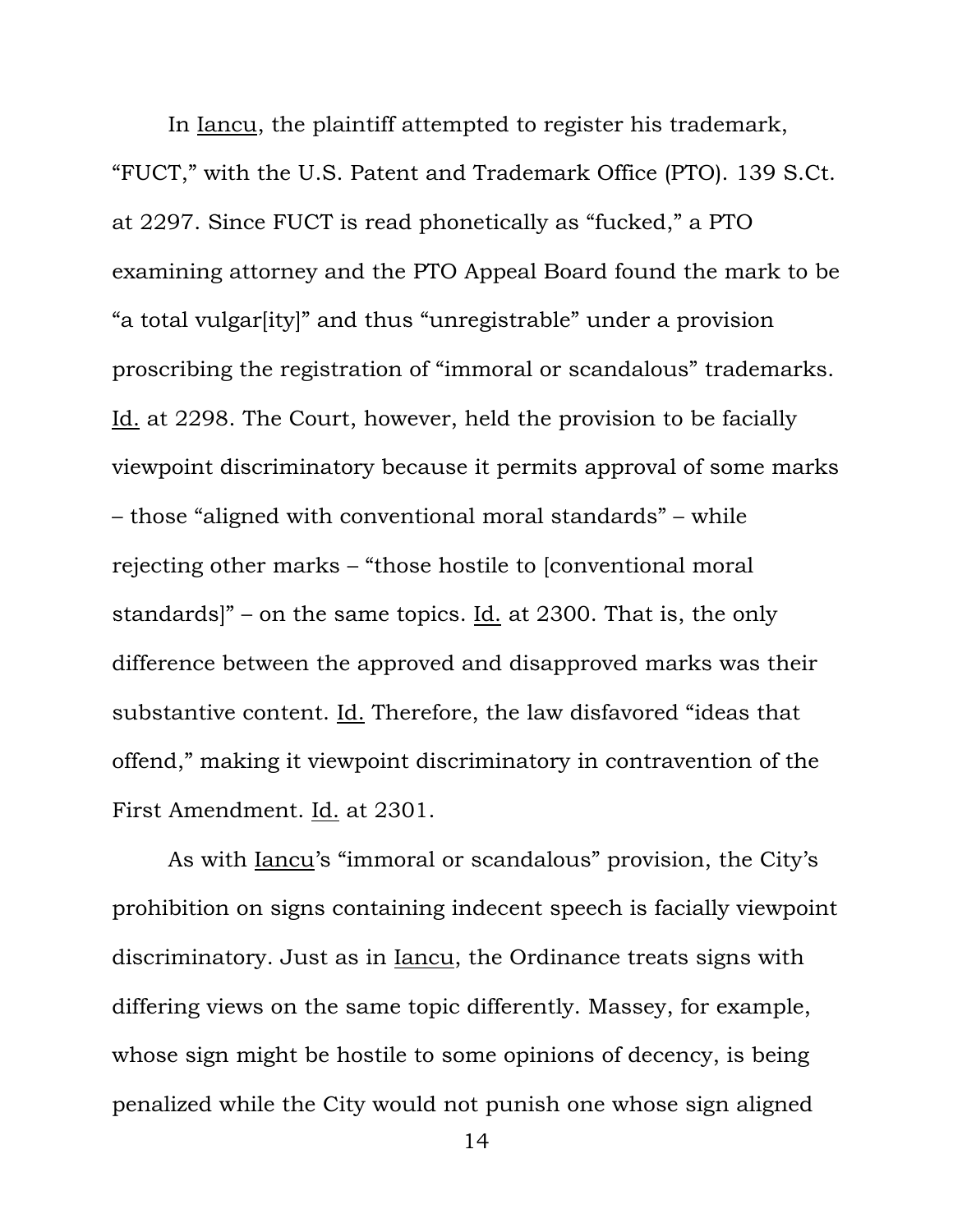with those standards on the same topic (e.g., the City would not punish an "I Love Punta Gorda!" sign). As in Iancu, the only difference between these two signs is their substantive content, with "ideas that offend" being disfavored by the City. This represents the City singling out a subset of messages (those that are seen as offensive) for disfavor. Therefore, the "indecent speech" provision is viewpoint discriminatory in violation of the First Amendment. See also Matal, 137 S.Ct. at 1766 (Kennedy, J., concurring) (holding as "the essence of viewpoint discrimination" the Government's attempt within certain trademark categories to disallow "derogatory" trademarks but permit positive or benign marks).

### **c. The law is a content-based speech regulation which fails to survive strict scrutiny.**

A restriction is content-based if "on its face" it draws distinctions based on the "communicative content" of what a speaker says, or if it "require[s] 'enforcement authorities' to 'examine the content of the message that is conveyed to determine whether' a violation has occurred." McCullen v. Coakley, 573 U.S. 464, 479 (2014) (quoting FCC v. League of Women Voters of Cal., 468 U.S. 364, 377 (1984)). The same is true if a law "applies to particular speech because of the topic discussed or the idea or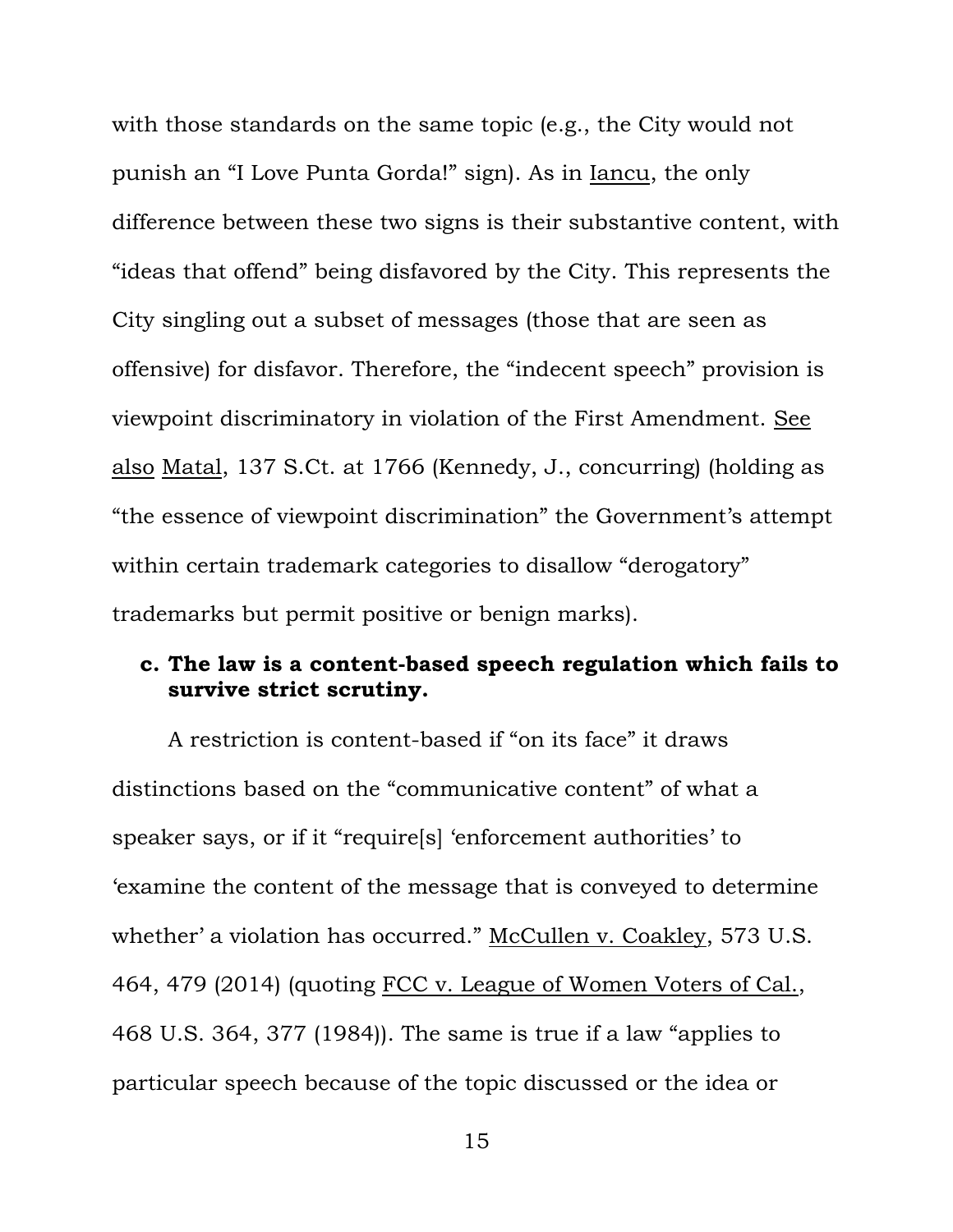message expressed." Reed v. Town of Gilbert, 576 U.S. 155, 163 (2015); see also Cohen, 403 U.S. at 24 (finding restriction to be content-based where it imposed restrictions on words because of their vulgarity).

The Ordinance is thus clearly content-based. On its face, it draws a distinction based on communicative content, as content is the only thing that could distinguish indecent speech from that which is decent. The Ordinance, moreover, requires enforcement authorities to examine the content of the message to determine if a violation has occurred, as one cannot know whether something is indecent without first viewing and analyzing it – i.e., examining it. Therefore, the Ordinance constitutes a content-based restriction on speech.

When a restriction is content-based, it is presumptively unconstitutional and can only be justified if it passes strict scrutiny – i.e., if it is narrowly tailored to serve a compelling governmental interest. R.A.V. v. City of St. Paul, 505 U.S. 377, 395 (1992). Put differently, the Ordinance is unconstitutional unless the City can show that the law: (1) was enacted pursuant to a compelling interest, (2) materially advances this interest, (3) is not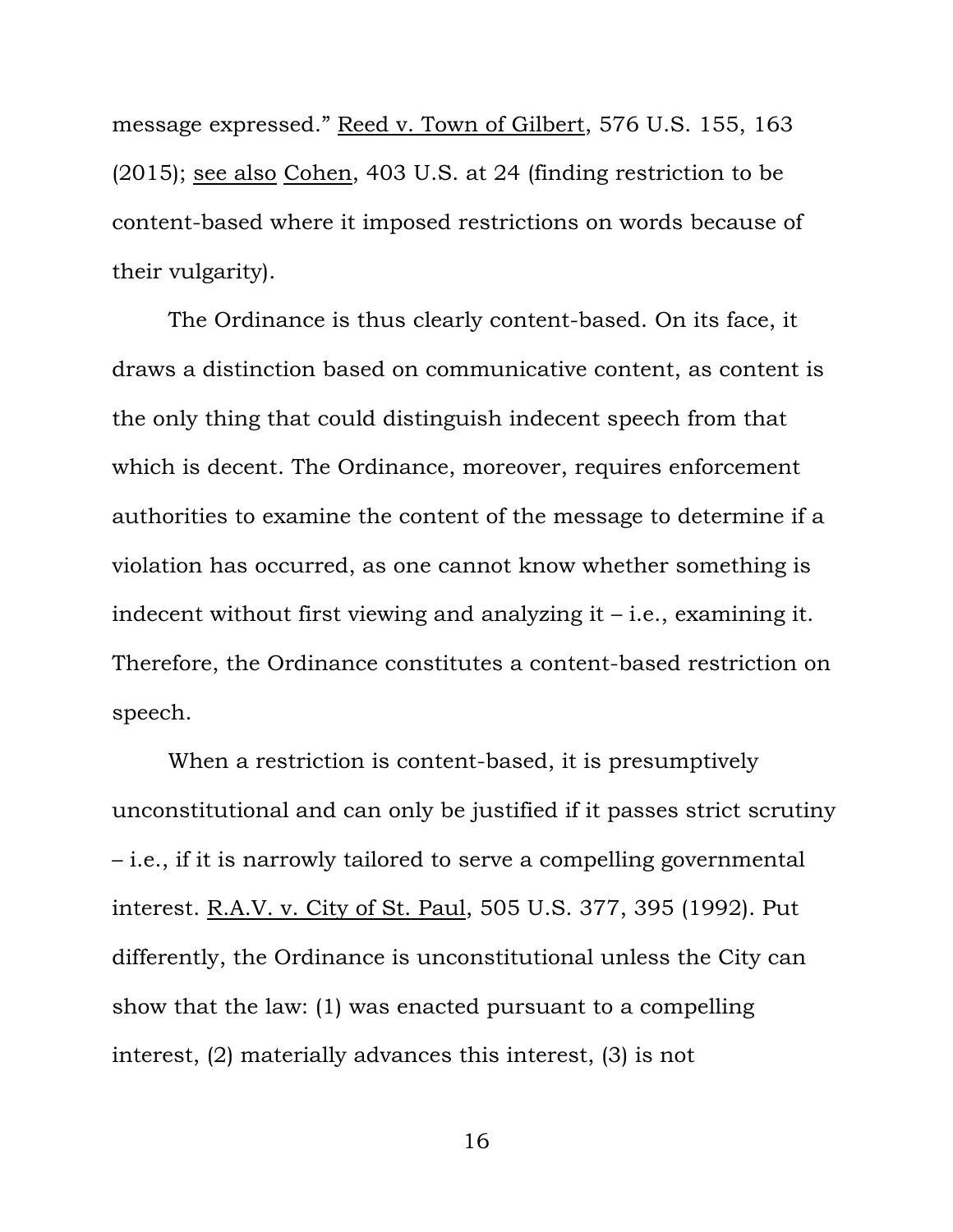overinclusive, (4) is the least restrictive alternative, and (5) is not underinclusive.

The City's interest is that it "wants to be able to attract families with children, and . . . protect the children from having to be faced with indecent language that the community finds to be offensive." (Sheets Tr. at 170.) When there are far greater dangers to children than mere words on a sign which they might not even see or be able to read, and which the children or their parents might themselves say to each other or read or hear in a variety of other places such as the television or internet, the City's interest cannot possibly be sufficiently compelling to override First and Fourteenth Amendment protections by those protesting government actions, especially in light of Mahanoy which affirms children's right to use such language themselves. 141 S. Ct. at 2043.

Further, the City's means of achieving its interest is both highly overinclusive and underinclusive. The City's Ordinance is overinclusive because it not only penalizes "indecent speech" which is seen by children, but also that which is never even seen by children, as appeared to be the case here. The Ordinance penalizes indecent speech "which can *potentially* be viewed by children under the age of 17" (emphasis added) and this is all that was proven by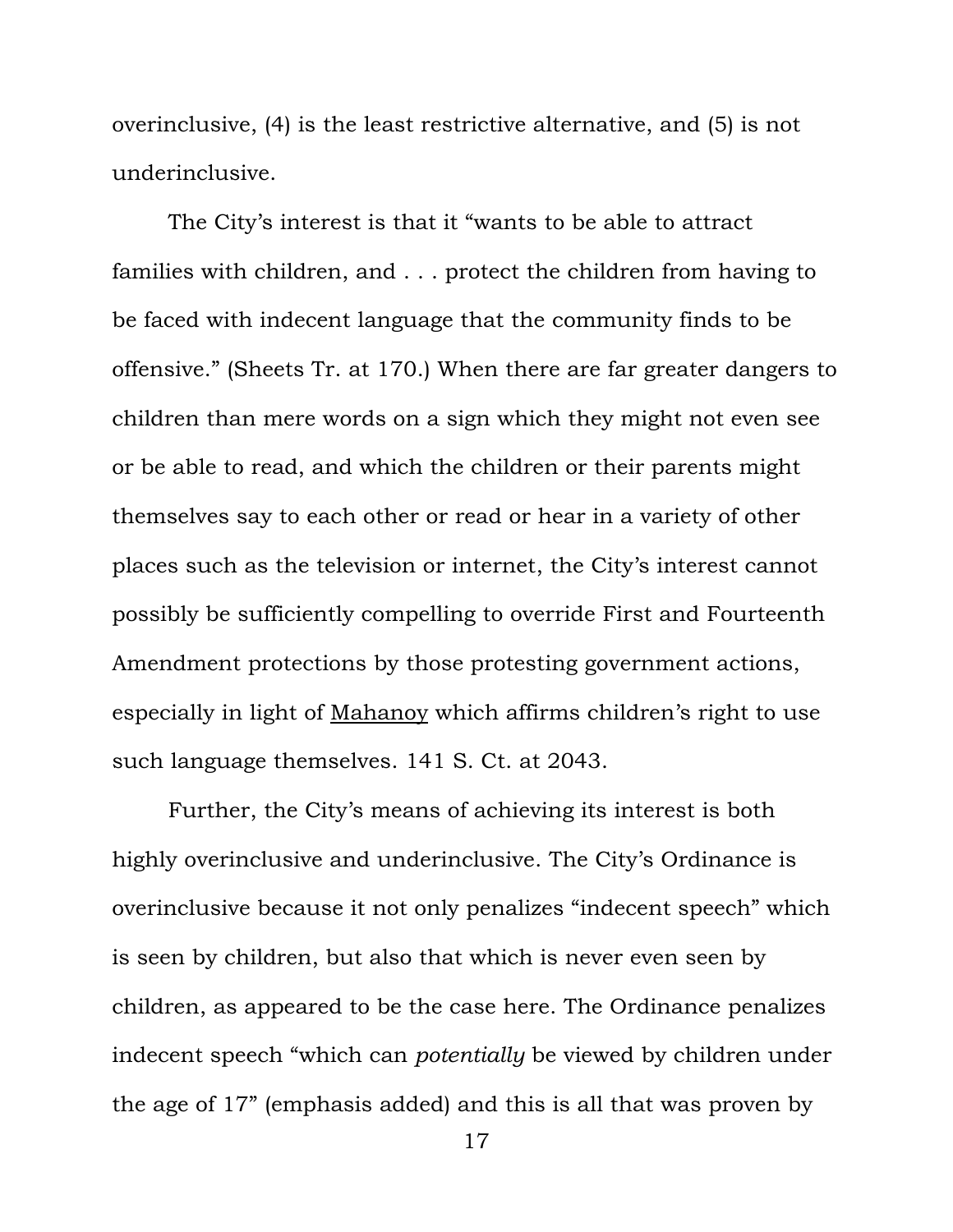the City. (App. at 11.) The effect is to have such a widespread restriction that there is no possible time or place within the City where such language can be used and not *potentially* be viewed by children.

The City's Ordinance is underinclusive as it does not prohibit people from saying those same words which it prohibits from being written on a sign or from children seeing such signs in non-public areas. Indeed, one might worry that the City will likewise expand its prohibition to begin fining parents or people playing golf (see App. at 57; Sheets Tr. At 55, 130) thousands of dollars for saying cursewords which children might overhear. And many families with children might not be attracted to such a city which imposes unconstitutional restrictions on speech.

Therefore, the City's Ordinance fails to meet the strict scrutiny standard, which is the City's burden to prove, and is thus unconstitutional. See Hanna, 901 So. 2d at 204.

### **d. The Ordinance is impermissibly vague because it does not provide fair notice, encourages arbitrary enforcement, and is overbroad.**

There are three ways in which a statute can be impermissibly vague: (1) failure to provide fair notice of prohibited conduct, (2)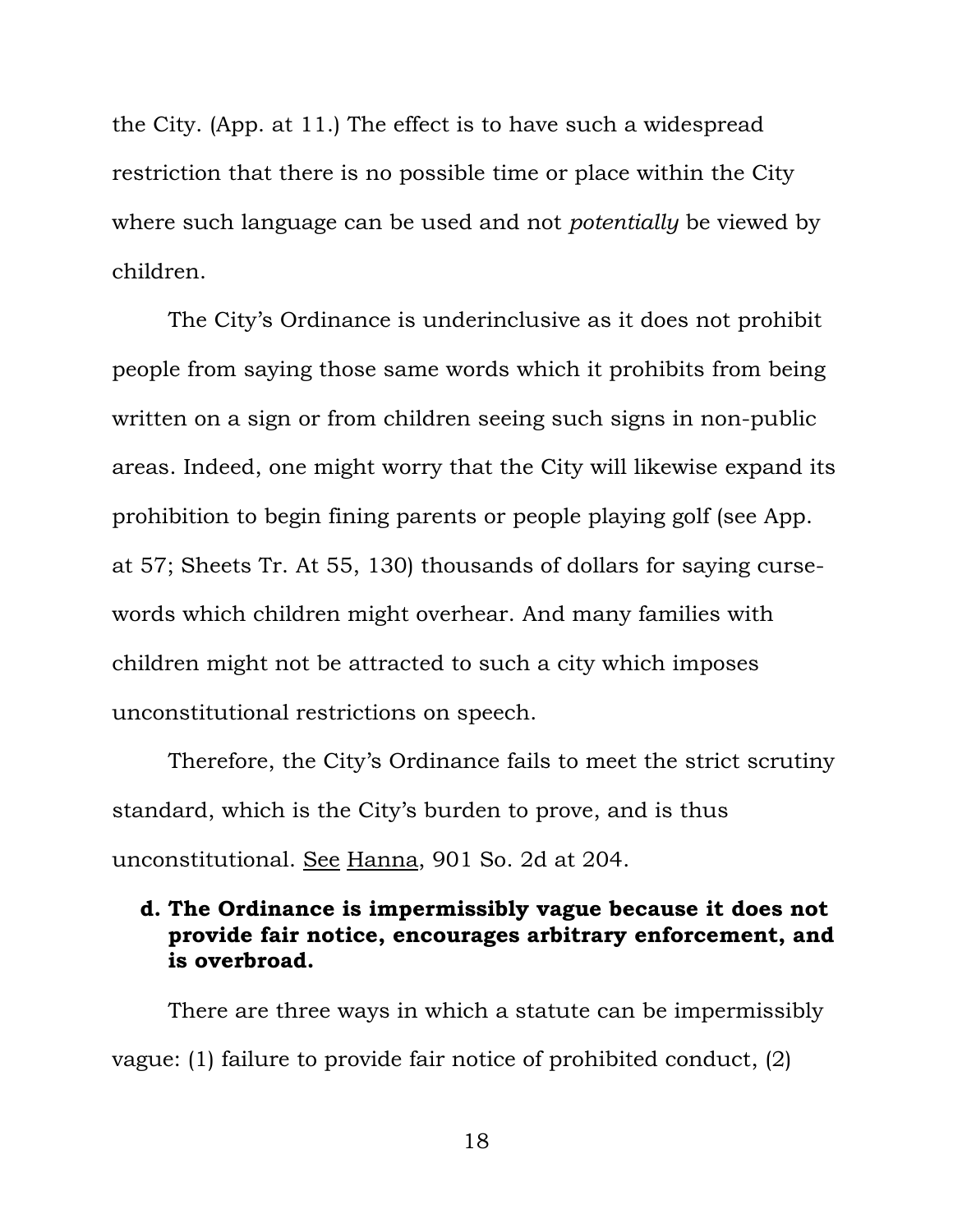encouragement of arbitrary and discriminatory enforcement, and (3) overbreadth that leads to impingement on First Amendment freedoms. Grayned v. City of Rockford, 408 U.S. 104, 108-109 (1972). The Ordinance is vague in each of the three aforementioned ways.

### **1. The Ordinance does not provide fair notice because its definition of indecent speech is subjective and thus uncertain.**

As the Supreme Court has repeatedly recognized, "it is a basic principle of due process that an enactment is void for vagueness if its prohibitions are not clearly defined." Id. at 108. Clarity of law is foundational because "we assume that man is free to steer between lawful and unlawful conduct," which requires that laws be sufficiently clear to give "the person of ordinary intelligence a reasonable opportunity to know what is prohibited, so that he may act accordingly." Id. A vague statute, with uncertain definitions and ambiguous words susceptible of multiple reasonable interpretations, "may trap the innocent by not providing fair warning." Id.

The Ordinance's indecent speech provision fails to provide fair notice because it does not give people a reasonable opportunity to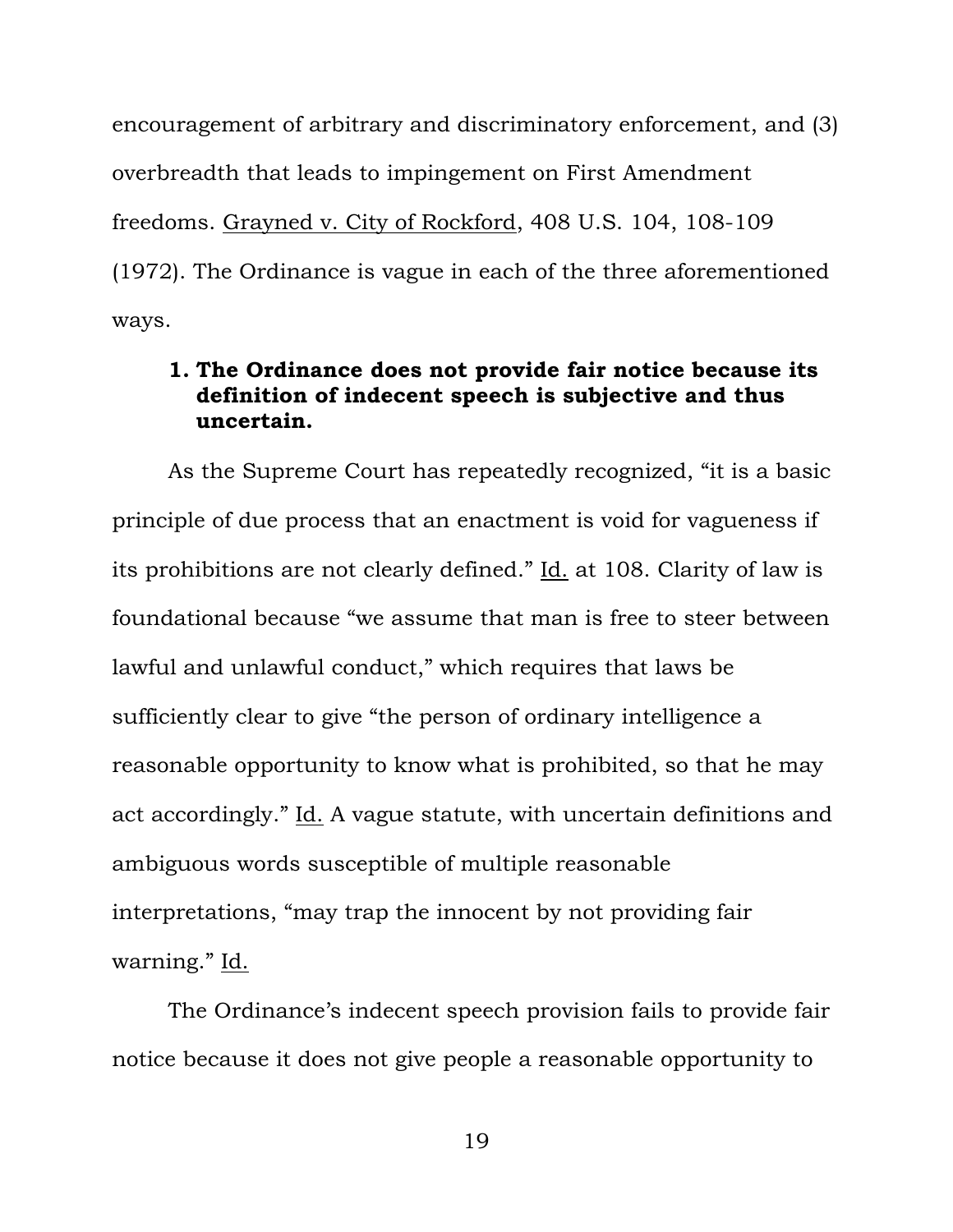know what is prohibited. The proscription on indecent signage is more specifically a ban on descriptions of sexual or excretory activities that are "offensive as measured by contemporary community standards." Code of Ordinances, ch. 26, §11.4(32).

It is uncertain which words could be considered to describe a sexual or excretory activity or organ. In Miller, the Court, in formulating a definition for proscribable obscenity, required that an obscenity describe "sexual conduct *specifically defined by the applicable state law*" (emphasis added) in order to be banned. 413 U.S. at 24. Their rationale was avoiding the very problem that endures here: no one can know how the City will define a sexual or excretory activity. The City stated that it "would be impossible for [the City] to list every word that may be a description of a sexual activity which may be offensive" (App. at 51) which indicates the expansive scope and uncertainty created by this Ordinance.

The case at bar aptly demonstrates this, as "Fuck [a person or organization at whom one is mad]" would not be interpreted by most in the sexual manner which the City has chosen to interpret it. And Massey's "Fuck Punta Gorda, trying to illegally kill free speech" sign, which formed the basis for this charge, cannot possibly be interpreted to have a sexual meaning since Punta Gorda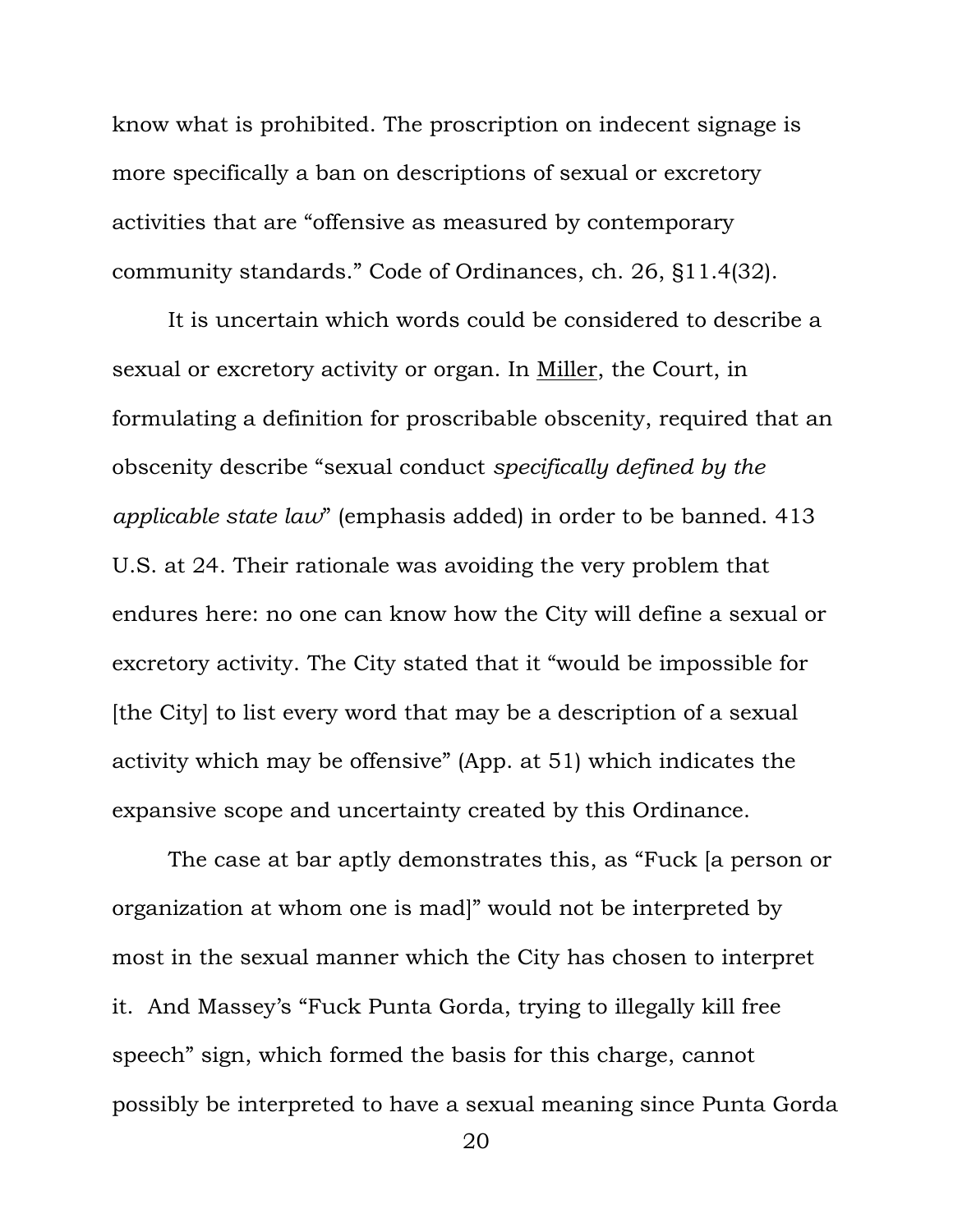is a governmental entity and its actions taken to "kill free speech" is an activity, neither of which are persons or objects which can be sexually acted upon.

Moreover, it is not at all clear that "offensive as measured by contemporary community standards" provides a commonly or consistently understood standard of conduct. It is difficult to pin down precisely which standards prevail in a community. On one side, some believe that they have a right to be free from indecency; on the other, some believe that the right to sharply and unpleasantly criticize elected officials is what makes America worth defending. Even the Board itself was not unanimous in its decisions to find Masey in violation of the Ordinance. (App. at 57.)

Punta Gorda is thus divided between at least two camps whose views on this issue are irreconcilable; one or the other must prevail in the Ordinance's application. Given this, residents are only likely to have notice toward which standard the law will be applied if they can correctly guess the moral or political proclivities of the responding police officer and the current members of the Board which can change over time.

The City claims that the members of the Board represent the community standards. (App. at 51; Sheets Tr. at 97, 104.) But even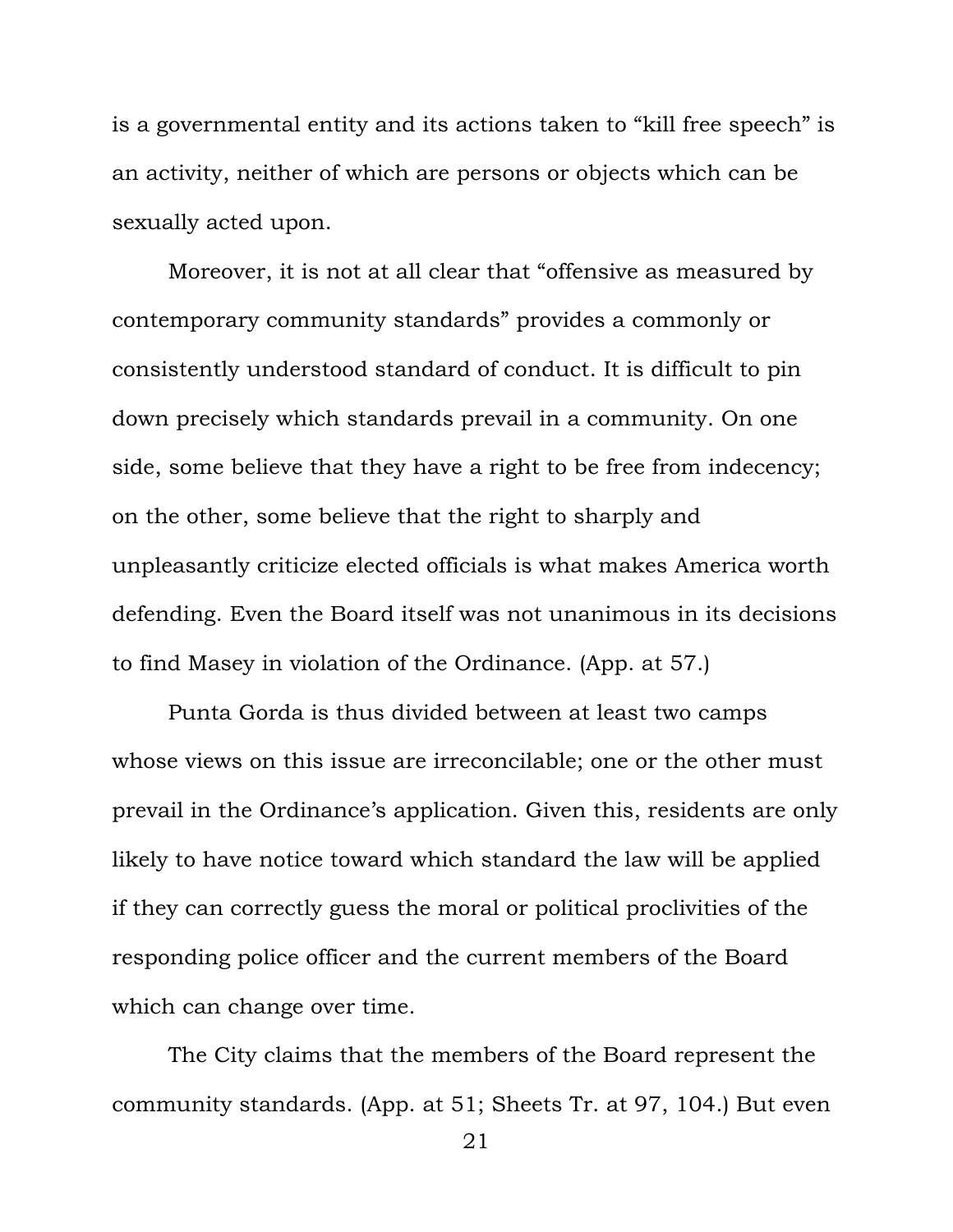here, some of the Board members expressed that they could not determine the contemporary community standards, which one member characterized as "a very vague concept." (Sheets Tr. at 12- 14, 65-66, 132-33; App. at 30, 56.) And another Board member seemed to admittedly apply different standards to his personal life when golfing from the standard he imposed on Massey. (App. at 57; Sheets Tr. at 55, 130.)

But it is not just residents of the City who are subject to being penalized for violating the Ordinance. The City acknowledged this discrepancy when it stated that "[the Board members] know what is offensive and what is not offensive in our community. It may be less offensive elsewhere." (Sheets Tr. at 97.) Likewise, the chairman of the Board told Massey that the Board is not concerned with community standards across the nation, but only "within the city bounds." (App. at 45.) If certain words or phrases might be less offensive elsewhere, then travelers and visitors to the City cannot possibly have fair notice of what "is offensive as measured by contemporary community standards," which the City claims is represented by the Board's nonunanimous majority decision.

Thus, the Ordinance does not provide fair notice. The uncertainty inherent in measuring an offense according to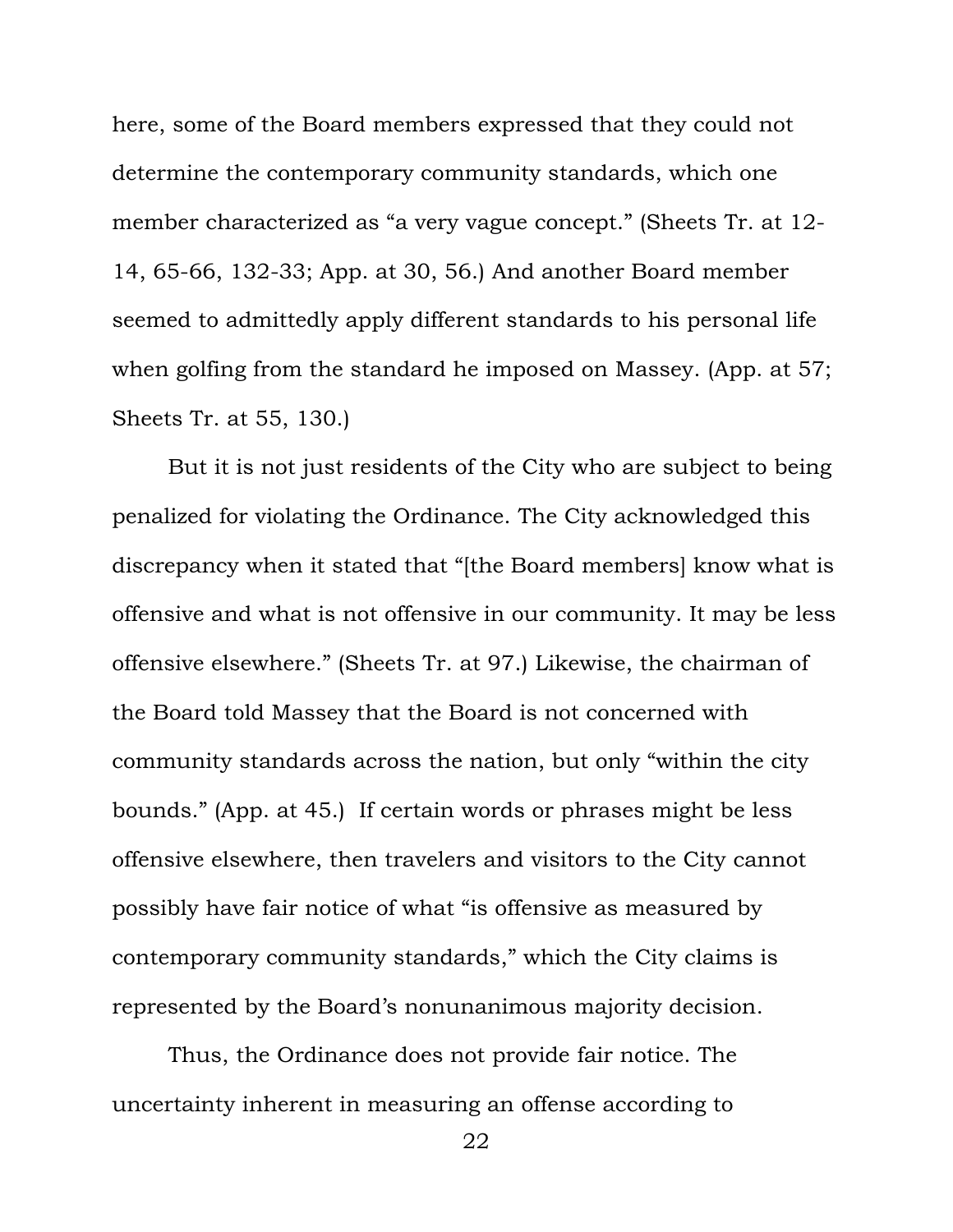contemporary community standards, along with the greater-yet uncertainty in how sexual or excretory activities and organs will be defined and applied, deprives people of fair notice in the operation of the Ordinance's indecent speech provision. The Ordinance thus violates due process and cannot be enforced.

#### **2. The Ordinance's indecent language provision is impermissibly vague because its undefined terms create a high probability of inconsistent enforcement.**

One historical ideal of the United States has been the prevention of "arbitrary and discriminatory enforcement" of the law. Grayned, 408 U.S. at 108. To ensure this, "laws must provide explicit standards for those who apply them." Id. A vague law violates equal-application ideals (and thus fails to provide due process) because it "impermissibly delegates basic policy matters to policemen, judges, and juries for resolution on an ad hoc and subjective basis" – a form of resolution carrying "attendant dangers of arbitrary and discriminatory application." Id. at 108-09.

The Ordinance provides those who apply it with at best ambiguous standards. As already mentioned, owing to an improper lack of definition, it is unknown to the public how the City plans to define sexual or excretory activities or organs and apply those terms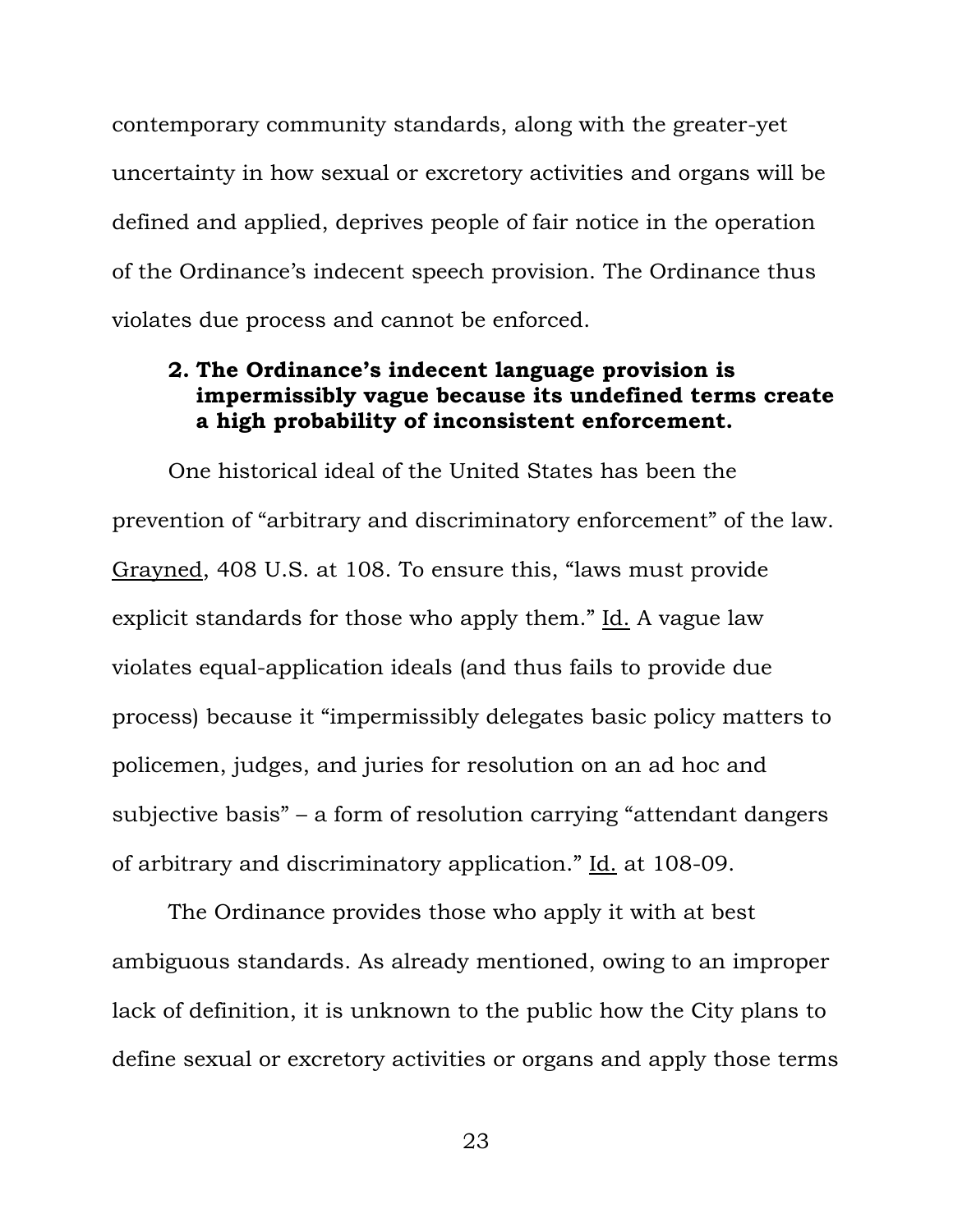for purposes of enforcing the Ordinance. Because there is no definition of these terms, arbitrary enforcement is assured: each officer will have no choice but to implement their own sense of what constitutes a sexual or excretory activity or organ. Some officers, therefore, might try to argue that Massey's displayed language describes sexual activity; while others, who apply the colloquial use of the terms, would not view it as a sexual allusion. The same problem inheres in officers deciding what is offensive on the basis of community standards.

This type of broad vagueness has been held unconstitutional, both by the U.S. Supreme Court and by the Florida Supreme Court, which wrote in a 1976 decision that, "[c]onsistently with the United States Supreme Court's decisions, nobody can be punished under a statute purporting to outlaw spoken words, if the statute would be unconstitutional as applied to anybody." Spears v. State, 337 So. 2d 977, 980 (Fla. 1976). Whether the words are spoken or written makes no difference to one's First Amendment right to freedom of speech. Because the lack of definition creates a high probability of inconsistent enforcement, the Ordinance's provision is impermissibly vague.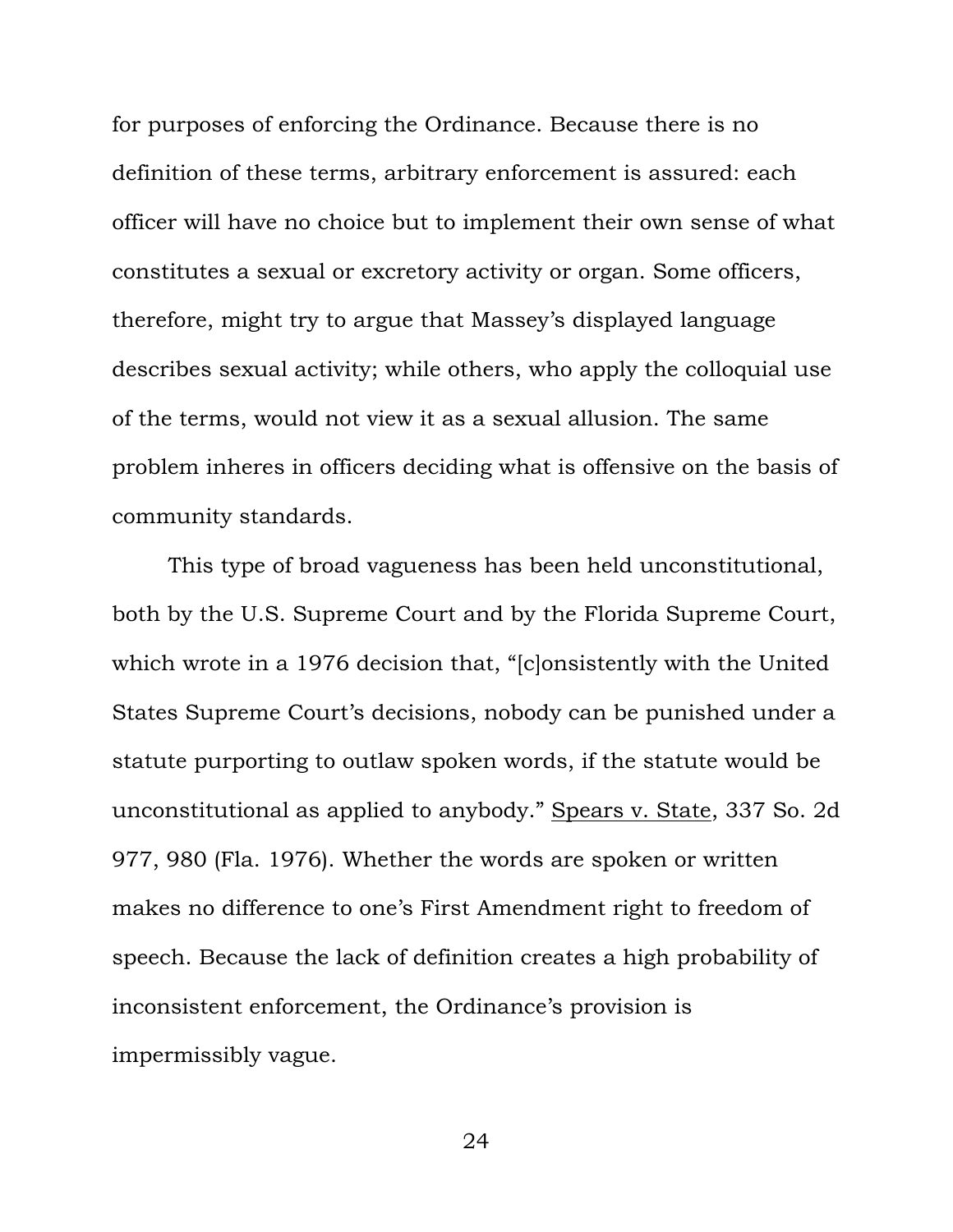#### **3. The provision is overbroad because its uncertain meanings will cause some residents to preemptively self-censor their constitutionally protected speech.**

Vague statutes are overbroad when they cause the preemptive self-silencing of speakers whose messages would be entitled to constitutional protection. Reno v. ACLU, 521 U.S. 844, 874 (1997). This is especially worrisome where a vague statute "abut[s] upon sensitive areas of basic First Amendment freedoms," since it will thus operate "to inhibit the exercise of [First Amendment] freedoms." Grayned, 408 U.S. at 109 (first alteration in original) (quoting Baggett v. Bullitt, 377 U.S. 360, 372 (1964) (internal citations omitted)). Where meanings are uncertain, citizens will invariably "'steer far wider of the unlawful zone' … than if the boundaries of the forbidden areas were clearly marked." Id. (quoting Baggett, 377 U.S. at 372). A law which is overbroad in this way is impermissibly vague.

In Reno v. ACLU, Congress passed a statute making one criminally liable for sending to minors "any communication that, in context, depicts or describes, in terms patently offensive as measured by contemporary community standards, sexual or excretory activities or organs." 521 U.S. at 860. The Court found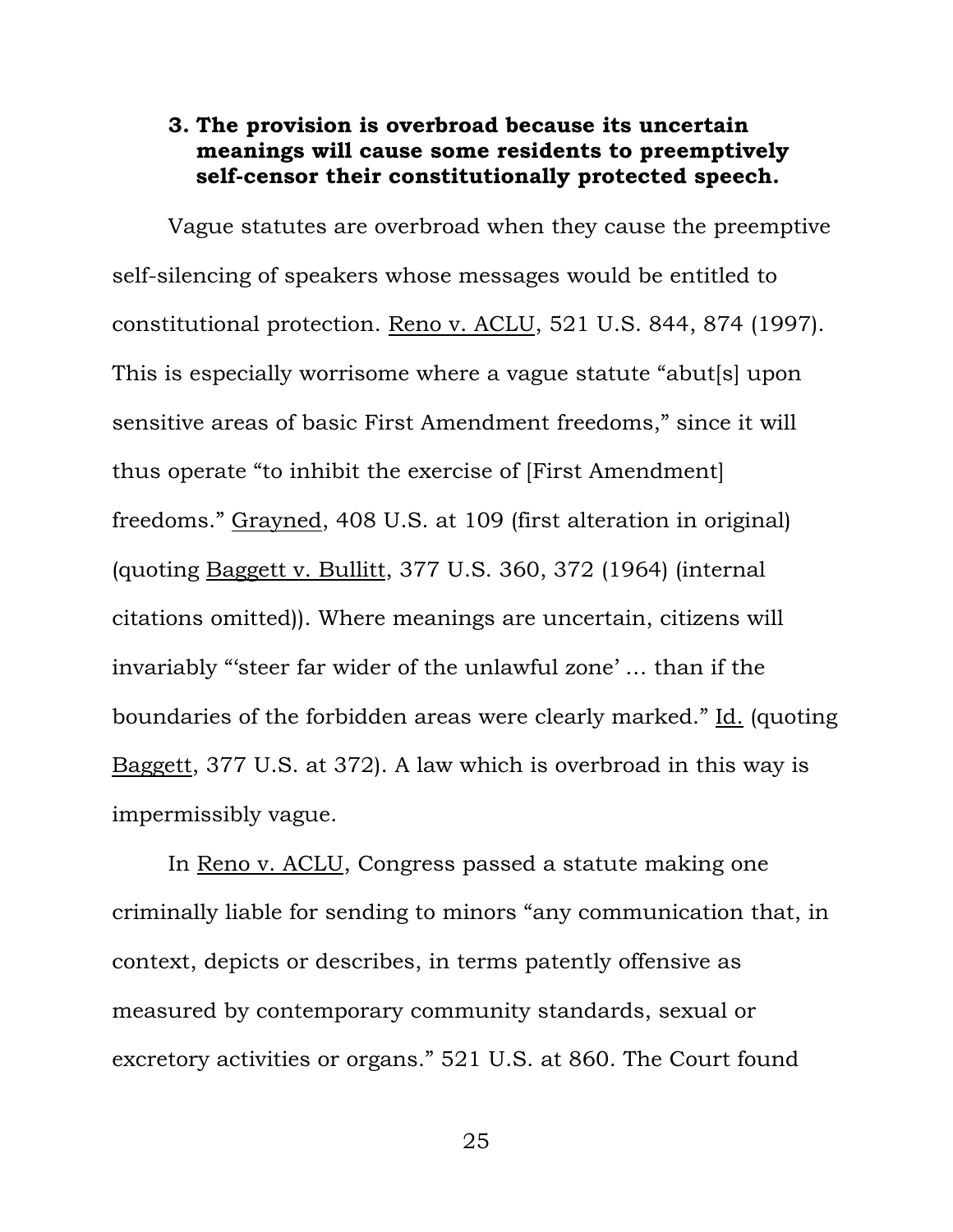that, "given the vague contours of the statute, it unquestionably silences some speakers whose messages would be entitled to constitutional protection." Id. at 874. That is, because those subject to it were unsure how its vague language would be applied, they erred on the side of safety and silenced their own speech – speech which is protected under the Constitution, but which could be subject to penalty depending on how the statute is interpreted for application. Id. at 871. The statute was vague and thus functionally overbroad, making its provisions unconstitutional. Id. at 864. Importantly, the Court also held that such vagueness was made even more troublesome because the statute was a "content-based regulation" on speech. Id. at 871.

The provision at bar is nearly identical to that in Reno and as such is also impermissibly vague. Like that statute, it bans descriptions of sexual or excretory activities in a manner "offensive as measured by contemporary community standards." Code of Ordinances, ch. 26, §11.4(32). The Ordinance is actually more vague, because it, unlike the Reno statute, is not tempered by the requirement that the determination be made "in context." Reno, 521 U.S. at 860.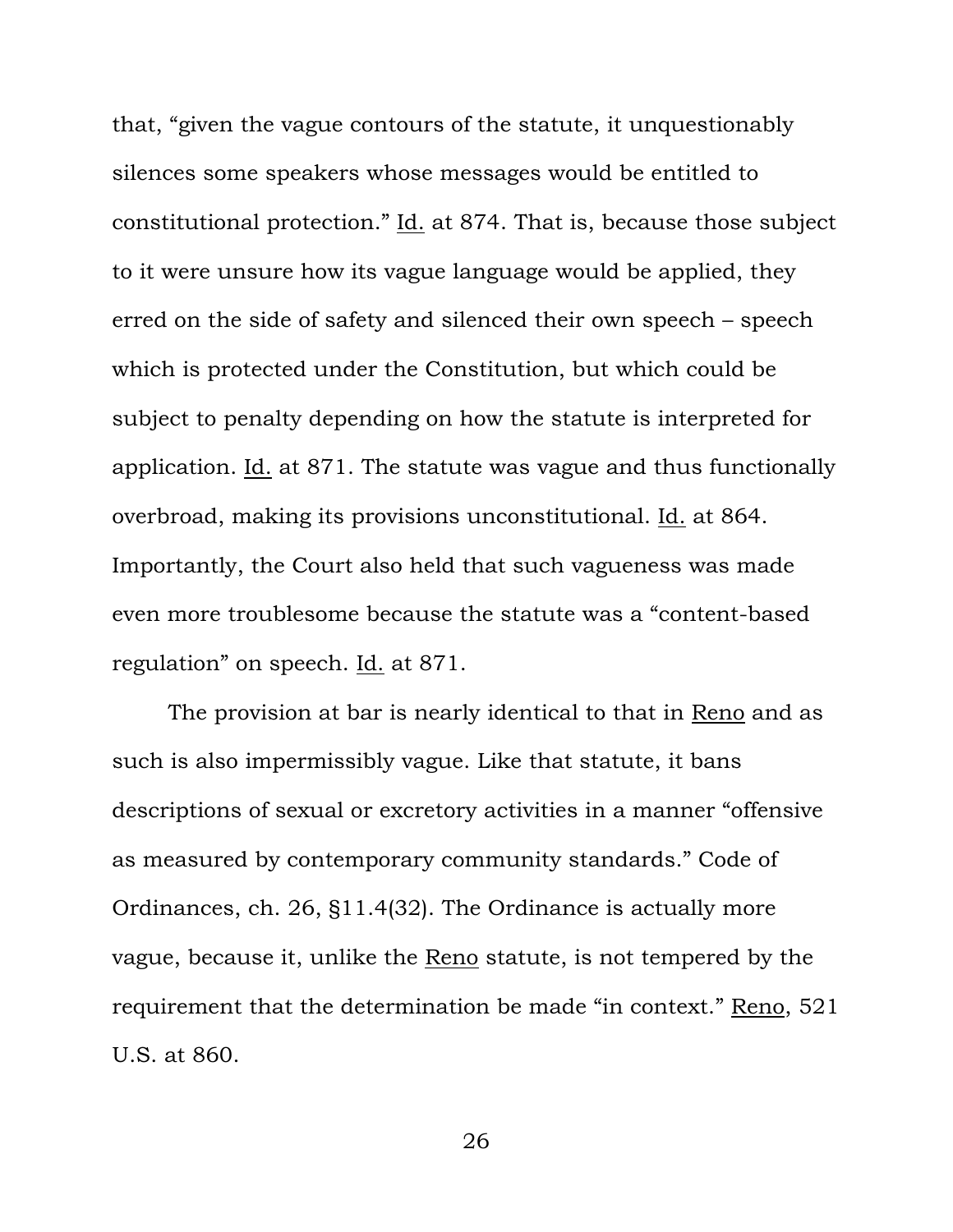More to the point, however, it is unclear in both cases how sexual and excretory activities and organs are defined; it is also unclear in both cases how one is to interpret "offensive as measured by contemporary community standards." This lack of clarity creates uncertainty, and people will likely err on the side of personal safety, i.e., they will refrain from communicating their protected expression. As in Reno then, the Ordinance's indecent speech provision is impermissibly vague. This argument is made stronger because, as discussed above in this brief, the Ordinance is a content-based regulation of speech, which Reno held makes a statute's vagueness even more concerning. Id. at 871-872.

Additionally, the Supreme Court of Florida had held that a state statute criminalizing a person who would "publicly use or utter any indecent or obscene language" was unconstitutional on its face because it was overbroad. Spears, 337 So. 2d at 978, 980. The Florida Court stated that "'indecent or obscene' does not meet constitutional requirements, because it does not succeed in articulating a boundary between expression which is protected and expression which is not." Id. at 980-81. The Court explained and warned that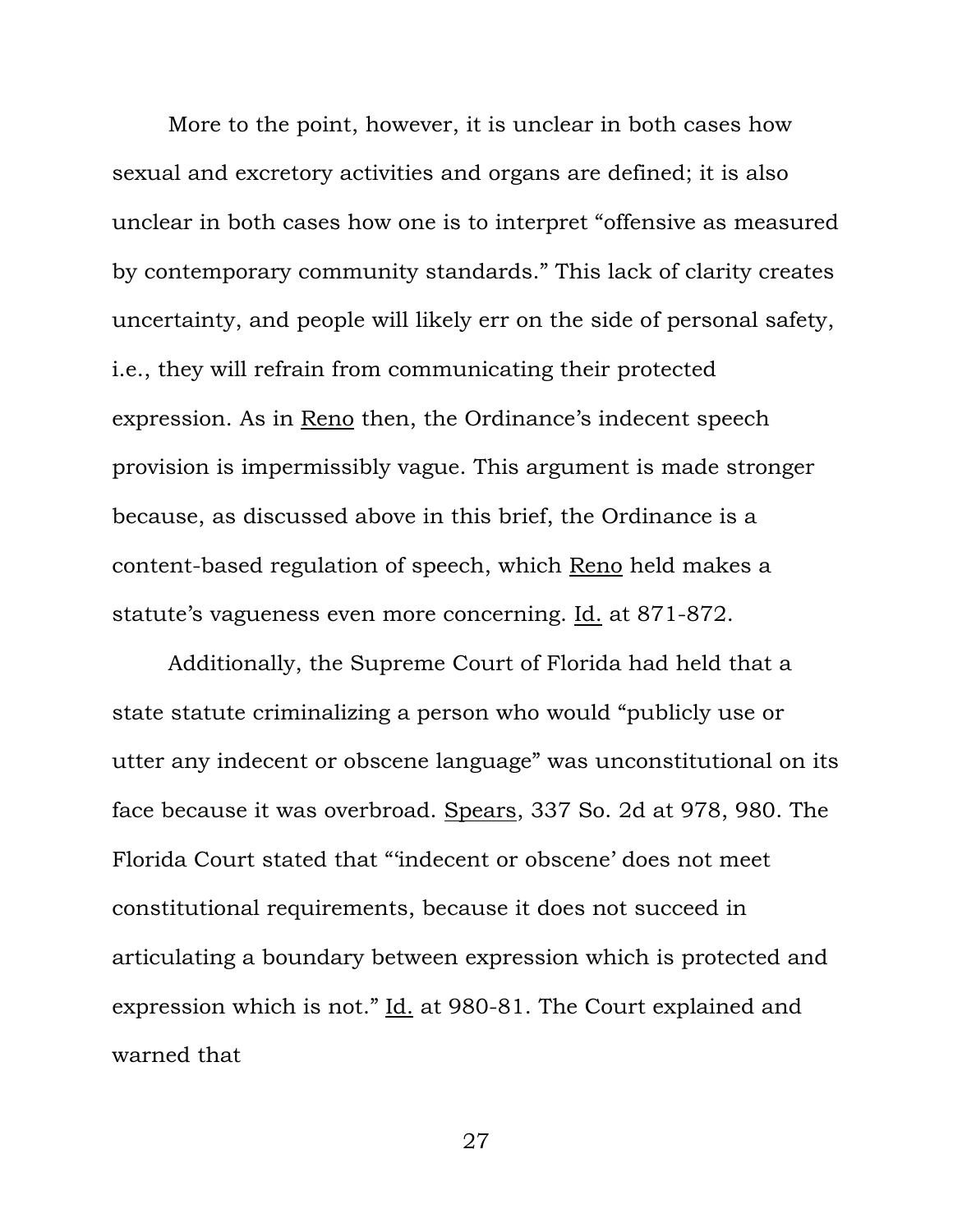Overbroad statutes create the danger that a citizen will be punished as a criminal for exercising his right of free speech. . . . [T]he mere existence of statutes and ordinances purporting to criminalize protected expression operates as a deterrent to the exercise of the rights of free expression, and deters most effectively the prudent, the cautious and the circumspect, the very persons whose advice we seem generally to be most in need of.

#### Id. at 980.

**II. The phrase Massey displayed did not constitute descriptions of sexual activity or organs in the manner contemplated by the Ordinance, and thus the Code Enforcement Board violated the First and Fourteenth Amendments to the U.S. Constitution in applying the Ordinance to Massey when it found him in violation.**

There is no dispute as to Massey's actions or the language he displayed. So, whether Massey actually violated the Ordinance depends on an interpretation and application of the terms in the Ordinance. "When the facts are not in dispute, the application of law to those facts is reviewed de novo. To the extent resolution of an issue requires statutory interpretation, review is de novo. In construing a statute, courts must first look to its plain language." Fortune v. Gulf Coast Tree Care, Inc., 148 So. 3d 827, 828 (Fla. 1st DCA 2014) (internal citations omitted).

Massey was penalized for displaying language stating, "Fuck Punta Gorda, trying to illegally kill free speech," which the City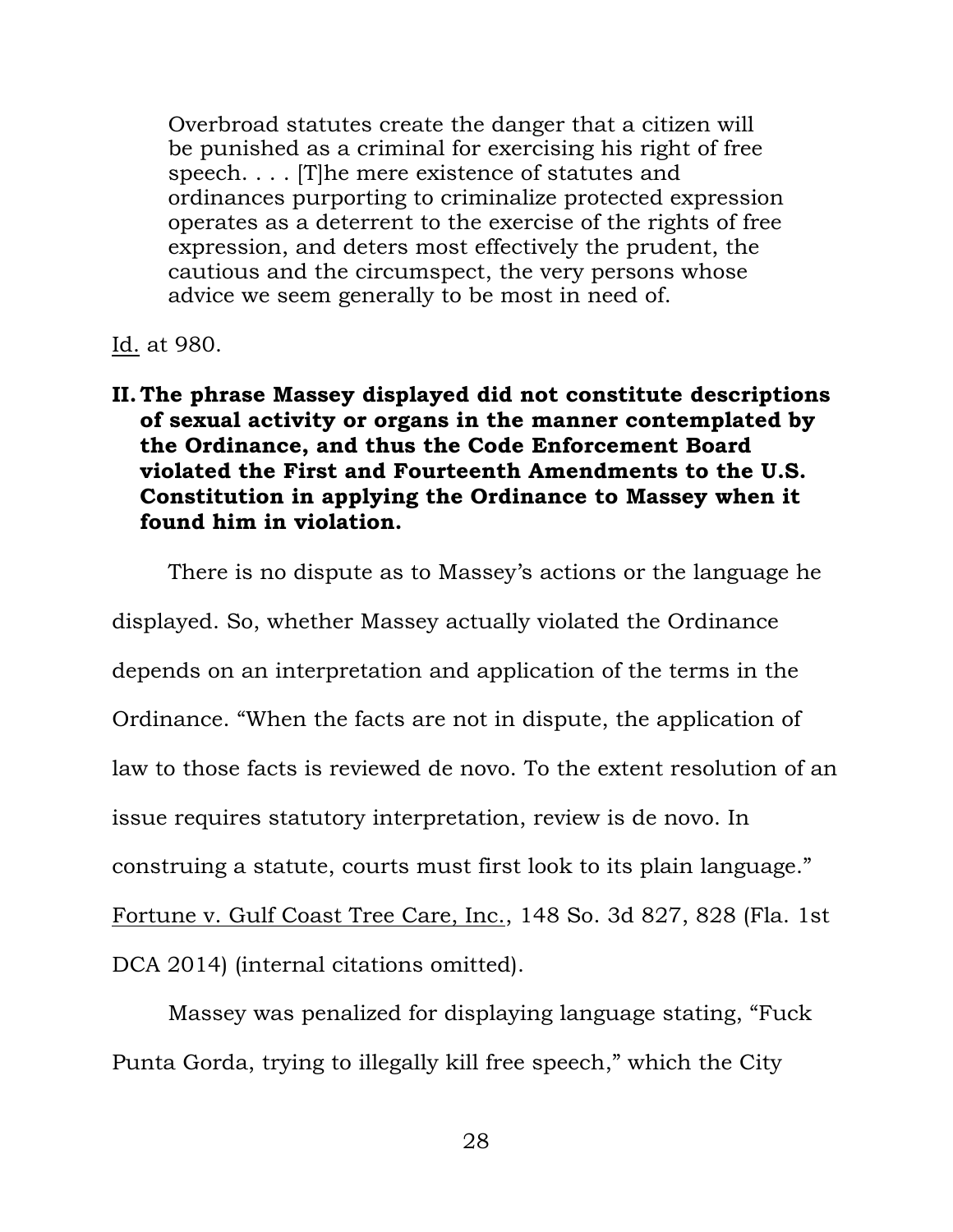argues is a description of "sexual or excretory activities or organs in a manner that is offensive as measured by contemporary community standards." This is an improper application of the Ordinance, as Massey's language was clearly not a sexual reference and, in context, would not reasonably be interpreted as such.

Indeed, the "four-letter expletive" chosen by Massey is often used in a manner completely detached from the meaning which the City attributes to it (except when used on the golf course). As the Supreme Court pointed out in Cohen, 403 U.S. at 20, use of the word "fuck" in such a context cannot plausibly be considered sexual or erotic. When someone feels very strongly about an issue, as Massey clearly does here, words such as fuck "are often chosen as much for their emotive as their cognitive force." Id. at 26. The word garners attention and can be used as a catchall word to convey "not only ideas capable of relatively precise, detached explication, but otherwise inexpressible emotions as well." Id. A strong, difficult-to-verbalize dislike of the City's decisions and police activity, rather than some completely irrelevant sexual allusion, is what Massey meant and conveyed with his language.

Because Massey's language does not constitute a description of sexual activity, applying the Ordinance's provision to Massey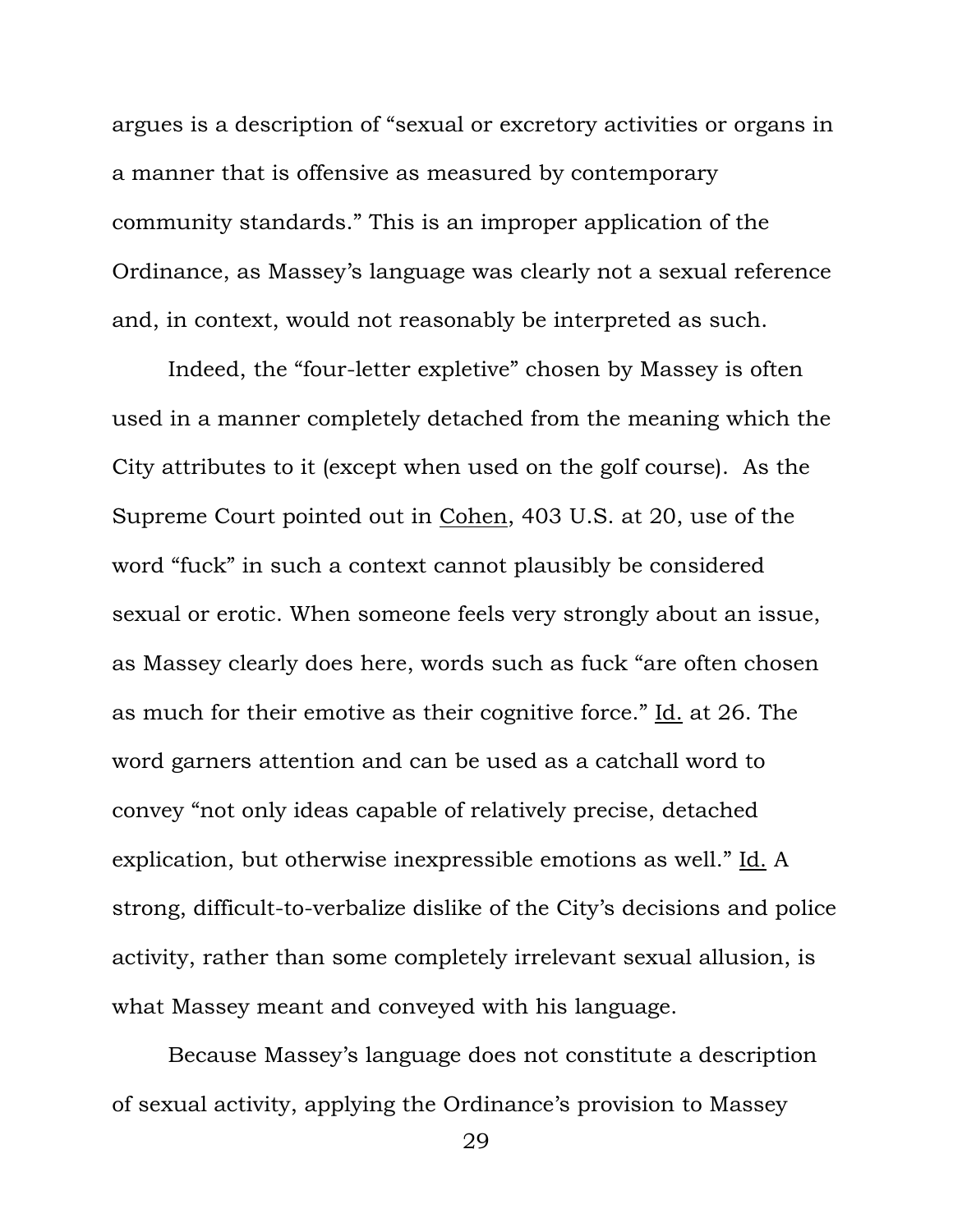violates his constitutional rights. See Baker v. Glover, 776 F. Supp. 1511 (M.D. Ala. 1991) (finding that a bumper sticker reading "1- 800-EAT-SHIT" had political value and was not reasonably interpreted as a sexual allusion); Cohen, 403 U.S. at 26 (noting that California's attempt to banish the word "fuck" from the public square raises concerns about "governments . . . seiz[ing] upon the censorship of particular words as a convenient guise for banning the expression of unpopular views"); Spears, 337 So. 2d at 981 (stressing that vulgar language "aptly characterized as 'indecent'" often lacks sexual undertones and fails to appeal to the "prurient interest"); Wood, 25 F.4th at 428 (confirming that a shirt bearing the words "Fuck the Police" is inarguably protected by the First Amendment).

#### **CONCLUSION**

For these reasons, Massey asks this Court to find the City's Ordinance facially unconstitutional as it is in violation of the First and Fourteenth Amendments to the U.S. Constitution, or unconstitutional as applied to him, reverse the judgment of the Board, and vacate the four Orders finding Massey in violation of the Ordinance.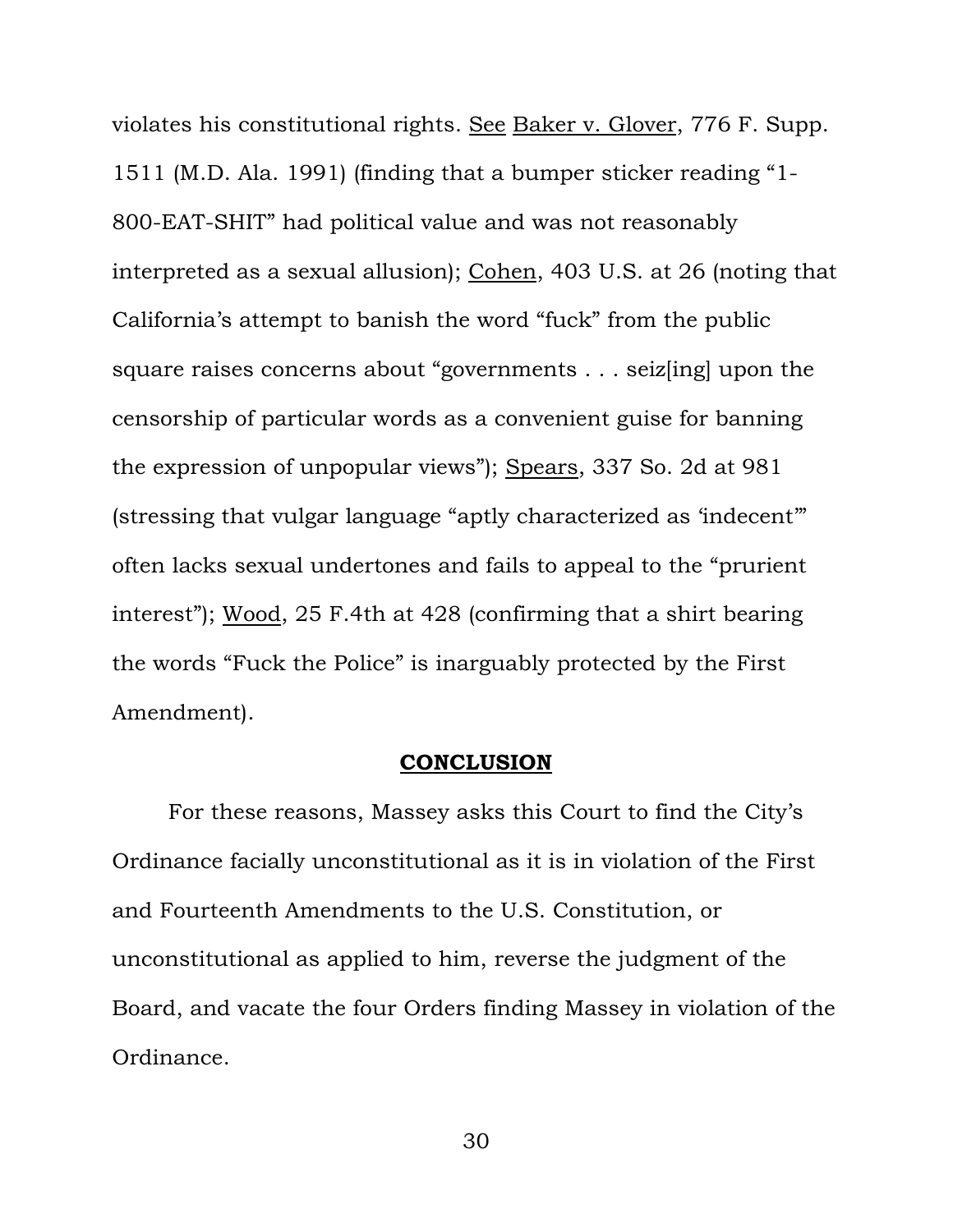Respectfully submitted,

/s/ Phares Heindl Phares Heindl Participating Attorney For THE RUTHERFORD INSTITUTE P.O. Box 1009 Marco Island, Florida 34145 pmheindl@heindllaw.com Florida Bar No. 0332437 239-285-5048 Attorney for Appellant